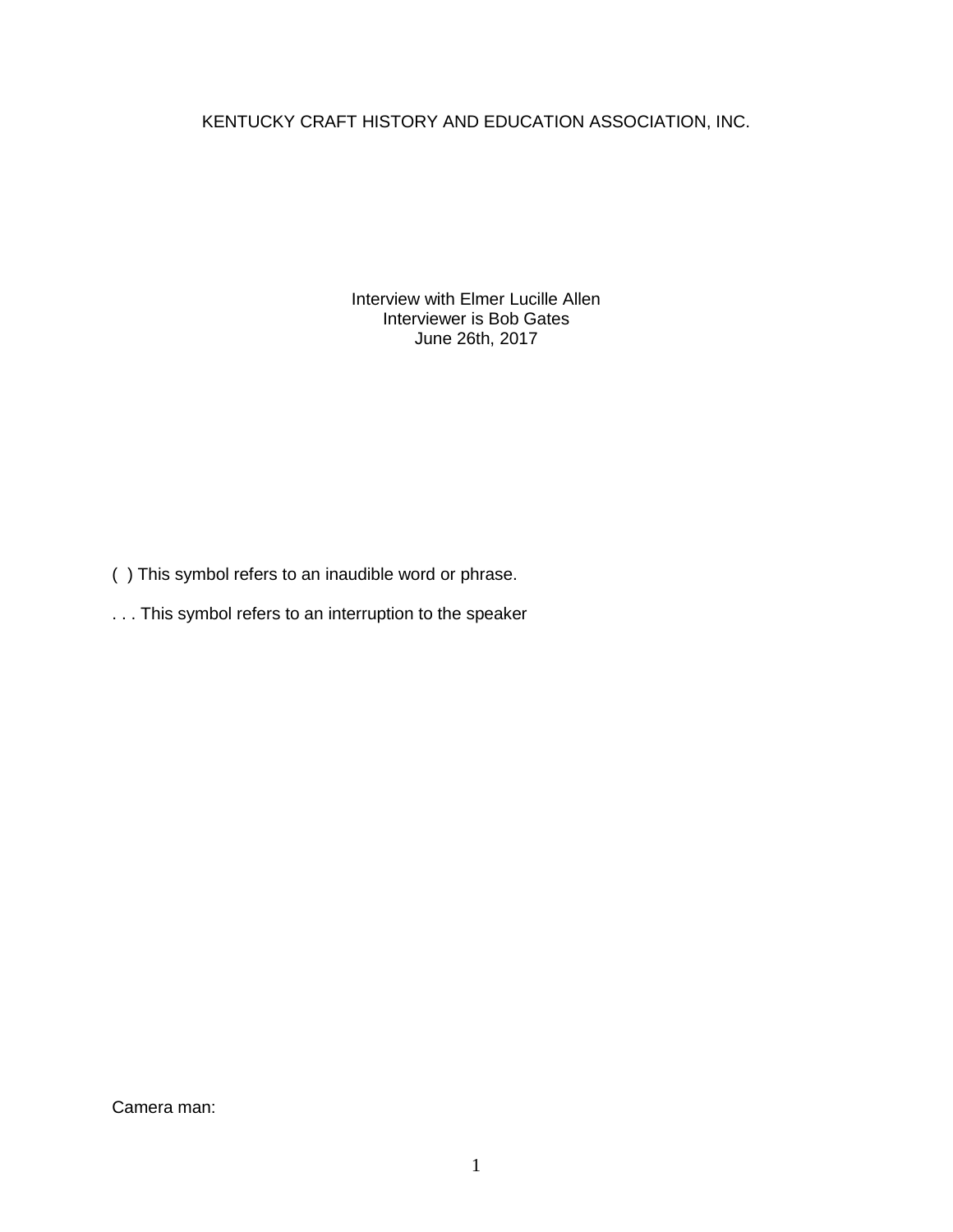Okay. 10 seconds.

# Gates:

So, clay. I've worked with people who traditional artists make clay pots of funny faces, things like that.

# Allen:

Well, I like clay mainly for the feel of it. You know, I like the feel of it. And when you think about ... you look at the earth out here, clay is nothing, but dirt. And some yards that you have, people can actually go out in their backyard, dig their clay, and you can test it and you might be able to use it, you know, to make something out of it. But it's also, clay is something that's flexible. You can teach people that have handicaps or children, how to use their hands and you can make pinch pots. There are some people make a living, just like Mike Imes. All he does is pinch pots. In fact, he's on the show now at the Craft Gallery down at Fourth and Chestnut. At the Craft Gallery. But all he does is pinch pots.

Gates:

Pinch...

Allen:

In other words, you'd take a piece of clay and you can take your finger and you can pinch it out. And as clay expands and you can make big pots out of this, you just keep on adding clay.

Gates:

Does it always have row over row over row?

Allen:

Yeah. You can see rows and rows and you can see where the finger, where your fingerprints go.

Gates:

Oh really? People like that now, too?

Allen:

Yeah, well you see Mike Imes, because he lives somewhere outside. He doesn't live in Louisville. He lives in one of these counties, but he was one of the early artists that I met. And he's still doing pinch pots. But they're large. Yeah.

# Gates:

You like clay for that reason. You can do a lot with it.

# Allen:

Well, you can do anything that you can think about, you can make, you can hand build. Hand build you can make anything. If you throw it on the wheel, it's all always symmetrical. You have to alter it. So, in hand building, you can do whatever you want to make. If you see it, you can make it.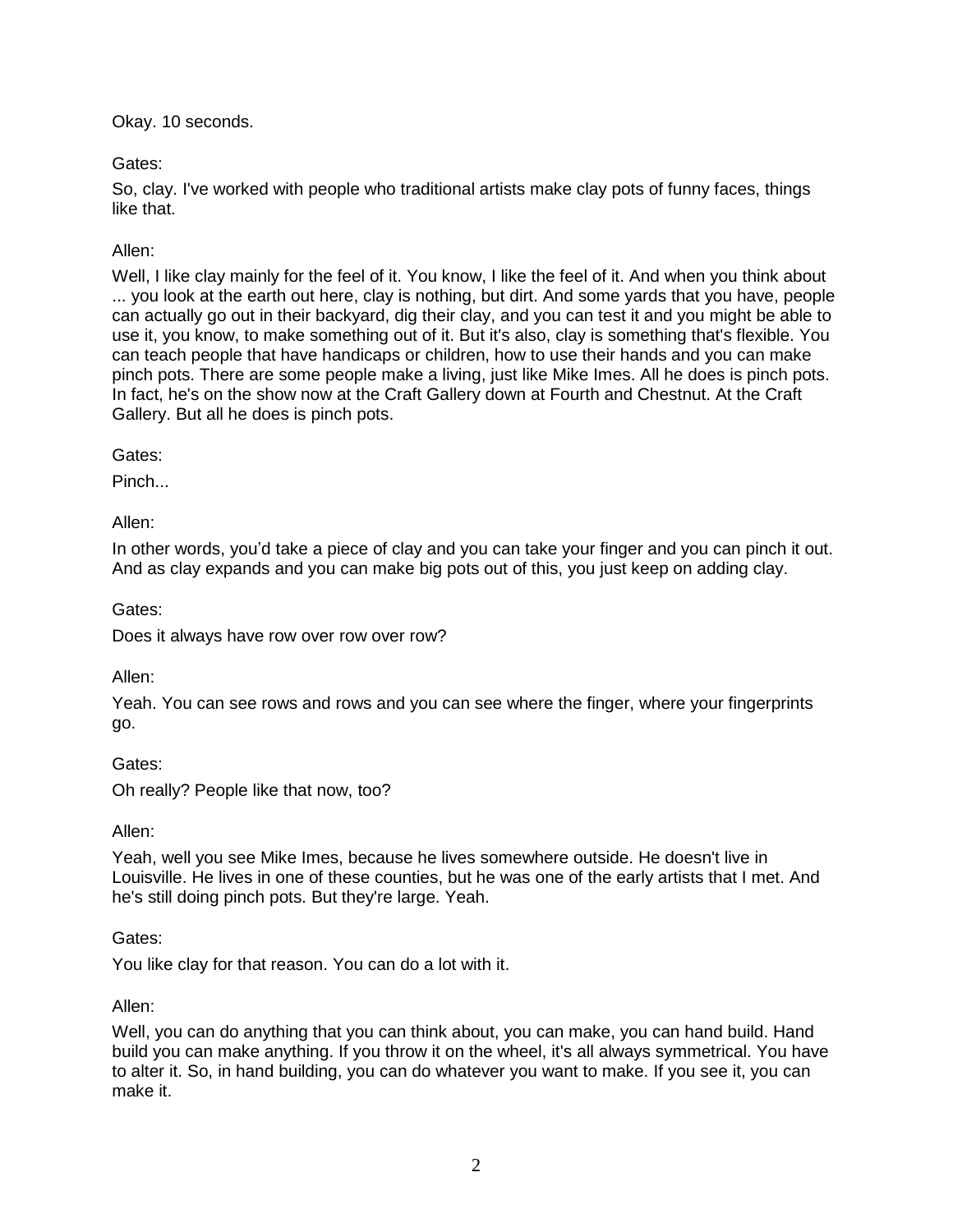# Gates:

When you're doing a non-functional teapot that's doing by hand?

# Allen:

Well, you can do it by hand, or you can throw it and you can make it. You can throw a teapot and alter it. You know, it doesn't happen. You can, you know, but the main thing is that in order for a teapot to function right, it has to be in a certain ... A pot has to be able to pour a certain way and it can't leak. It has to be fired at a certain temperature to make sure it holds water.

### Gates:

Sure. But your ones that aren't functional and they're more aesthetic. You're looking for something in it. Right? You've got certain colors you like better than others?

#### Allen:

Well, mainly I did a set of my (inaudible) teapots and they're white and I use colors on there.

#### Camera man:

[Inaudible]

### Allen:

I made a series of my (inaudible) teapots and (inaudible) they're white, but then they have different color designs that I've made on them. And then they're fired. And they hold water. Yeah. You can use them.

Gates:

Is there a subject matter that you want to portray in those pots?

Allen:

No, I just like making teapots and they're all ... I'll make a series. And I was taught when I first went into with Tom Marsh that you should make a series of you don't make just one, you make a series of pots. So, you might make 10 teapots. And like, if I was teaching a class or whatever they're doing, you need to make a series. And so, the first one is maybe not be your best by the time you get to the 10th one, you might've perfected that 10th pot. Yes. So, you learn by multiples.

Gates:

Do you sell the other ones?

Allen:

You might not sell any of them, but you learn. That's how you learn.

Gates:

The other ones aren't considered rejects ...

Allen: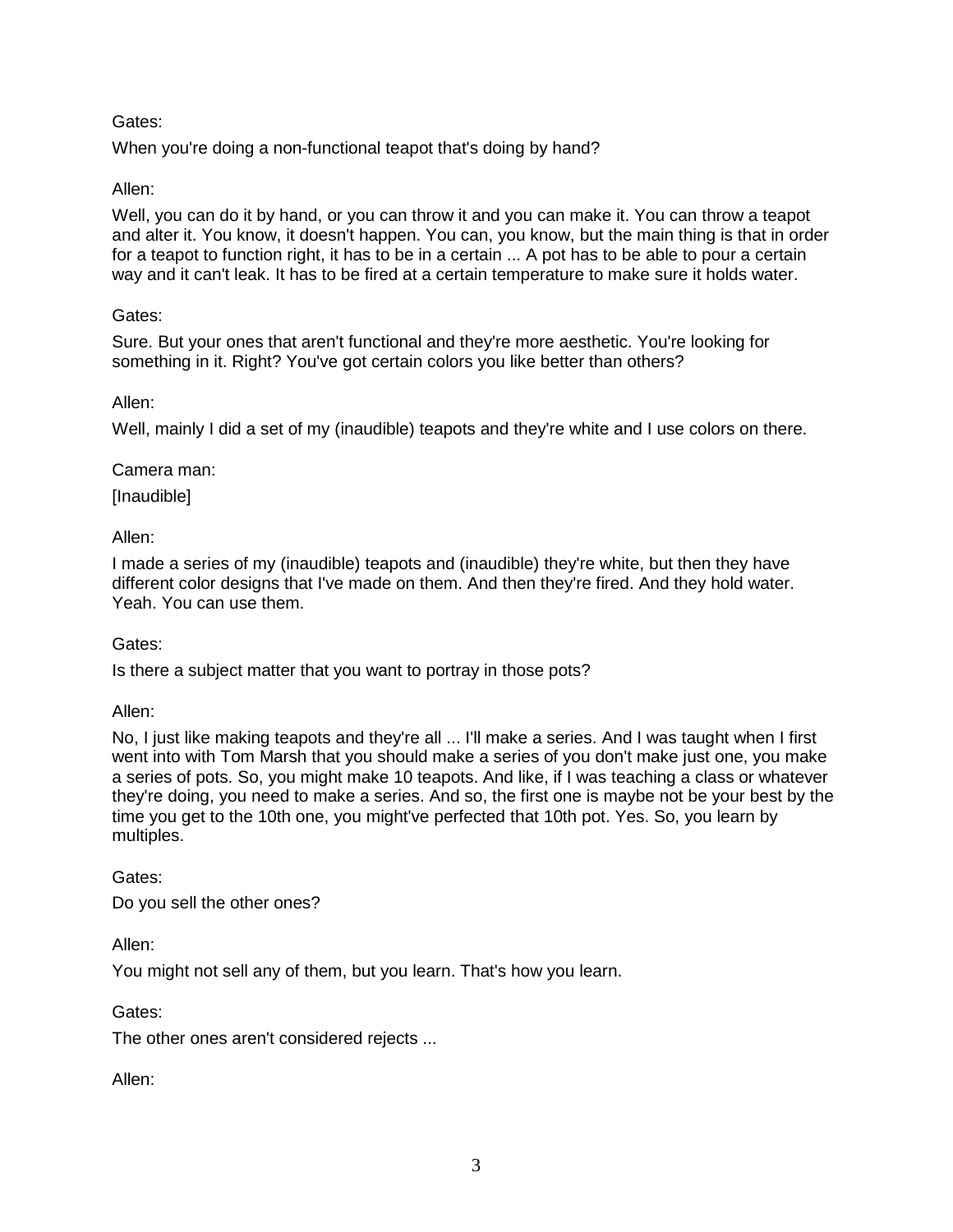In other words, what you like about clay, until you fire it, you can always recycle it and make new things out of it. Until you fire it. Once it's fired, you can't do nothing with it.

#### Gates:

Oh, so you can make a series of 10 and then only fire one of them.

#### Allen:

Yeah, that's right. That's right. Yeah. And that's how, and so if you're teaching a class, you always keep your first one to see and you can see how your progression is, but you only pick out the best one out of that 10.

#### Gates:

Do you like teaching people?

#### Allen:

I've never really actually taught school, because I don't really like teaching, but I know how to teach.

#### Gates:

Well, I mean you teach kids in community centers right?

#### Allen:

No, I don't really teach in community centers. I mainly go to maybe like community projects that they're working on. Like now I'm working with the Louisville (inaudible) Arts Community Center. I do more or less ... not consulting, but you're a part of a group that helps to make things happen. You know what I'm trying to say? It's like here... Last year they wanted to put the methane plant in the west end, what you call a bio digester. And I worked on that project, which was a total ... But anyway, we were able to, not to that project, that was not a success because women, people got together and worked on this project and they decided that we didn't want it and it failed. So I've worked ... in communities. And right now I'm working with the city's trying to... they have a lot in the west end at 30th and Muhammad Ali. And they're trying to put a project down there that four companies and want to do something there. And each one presented their project on it. And what I enjoyed about working on things like this, you get to see how things work and you get to decide if this is what you want in your community or what you don't want in your community. And at this particular one each person had seven minutes to do a presentation and they had seven slides that they present. So, what you couldn't present in seven minutes, you didn't get, and then you had question and answers and then they had a board and put up, I think they had six … how they relate to that community and then you had a sticky note and that's how you do it. But there are a lot of things in the community that … like now they're getting ready to put in the west end, they wanted to put a Walmart at 18th and Broadway and the city of Louisville and the west end downtown, everything has to be built on the street. Well, Walmart wanted to be build back and put a parking lot in the front, I worked on that project. It didn't go through because I felt like… so anyway.

### Gates:

Is this a certain group you're belonging to?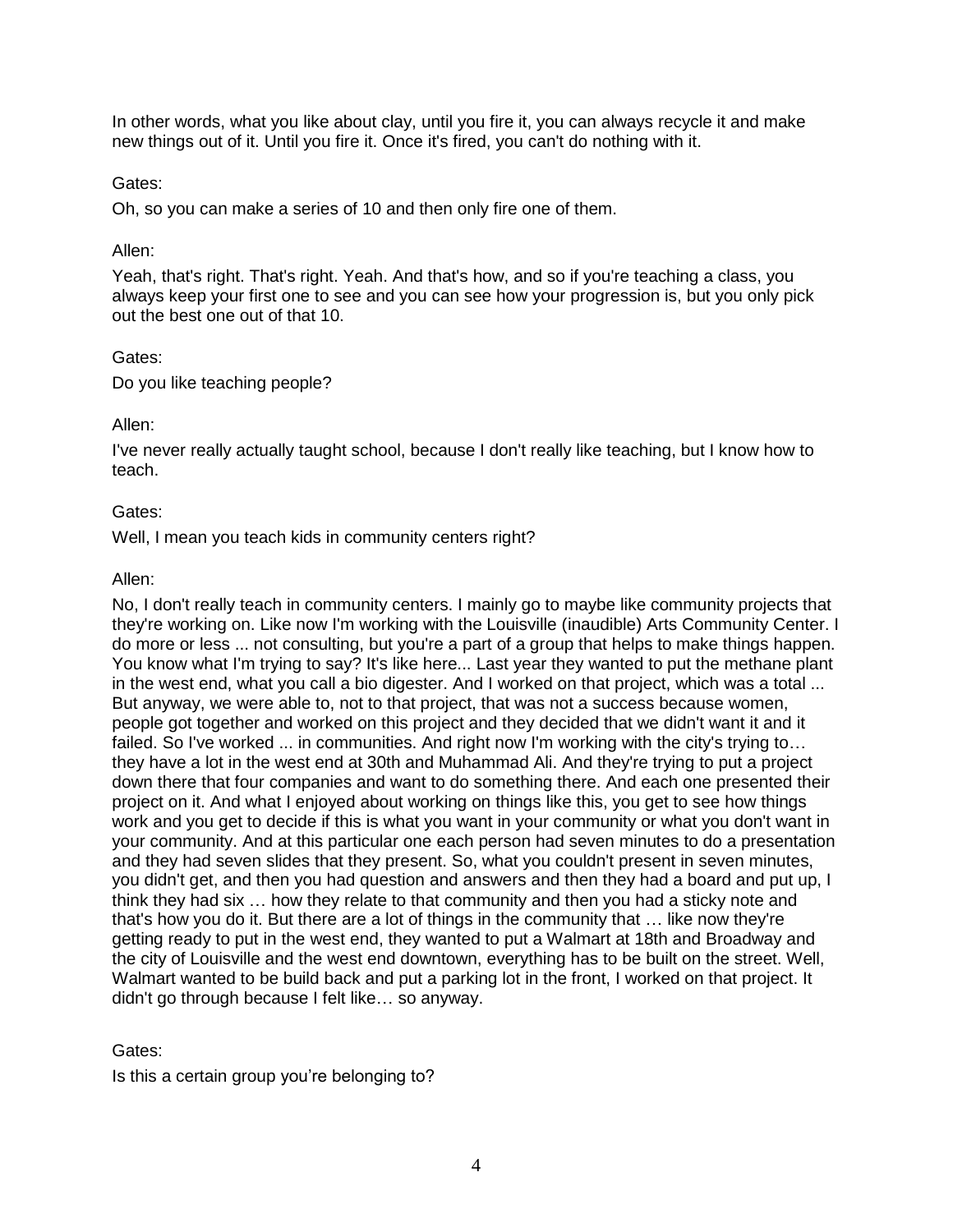It's all with the west end. There's no group, I do not associate with a group, but I work with a group of people.

### Gates:

It's not like a … like in Frankfort is a group called Envision Frankfort. It's all about what's best for Frankfort.

### Allen:

Yeah, in other words, there are different organizations wanting to do different things... And I work also with the city on projects, like on vacant lots and stuff like that. I'm more like a community person now. Yeah. And, and you just sit down and somebody has to come forward and say things and it, you might think one voice doesn't make a difference, but it does. And also, your presence makes a difference. And it's like the lot we're talking about the Walmart, the Walmart they wanted to put there, they pulled out, but now Passport Insurance is going to be there, and I'm invited to be sitting on one of their meetings tomorrow. They want to include art in their building. So it's a totally different …and they're building on the street…

### Gates:

And you're going to be a consultant for helping…

#### Allen:

Not consultant per se, but part of the community. So, they got people in the community. So, those are the things that I did.

### Gates:

I saw on your resume, a lot of those things. I also saw that you were a judge for art competitions sometimes?

#### Allen:

Oh yeah. I judged the ... they had a Mary Hadley, Mary Alice Hadley... This was for the Community Foundation of Louisville, Community Foundation of Louisville ... Anyway, they had a Mary Hadley prize they were giving out for \$5,000 and they brought, they picked eight or 10 people to come in to judge. I think they had, I forget how many people we had to go through all their resumes and their artwork. And then we picked them the winner.

### Gates:

And you feel like you are a pretty good judge of other people's art?

### Allen:

Well, everybody comes to a consensus. And there are different ... Some of them that were printers, were printmakers, some were ... they were all visual artists, but they, in fact there was one ceramic artist in that group, but they're all visual artists. Yeah. But anyway, they picked that one and that person got money and then they could travel with it and do what they wanted to do. Yeah.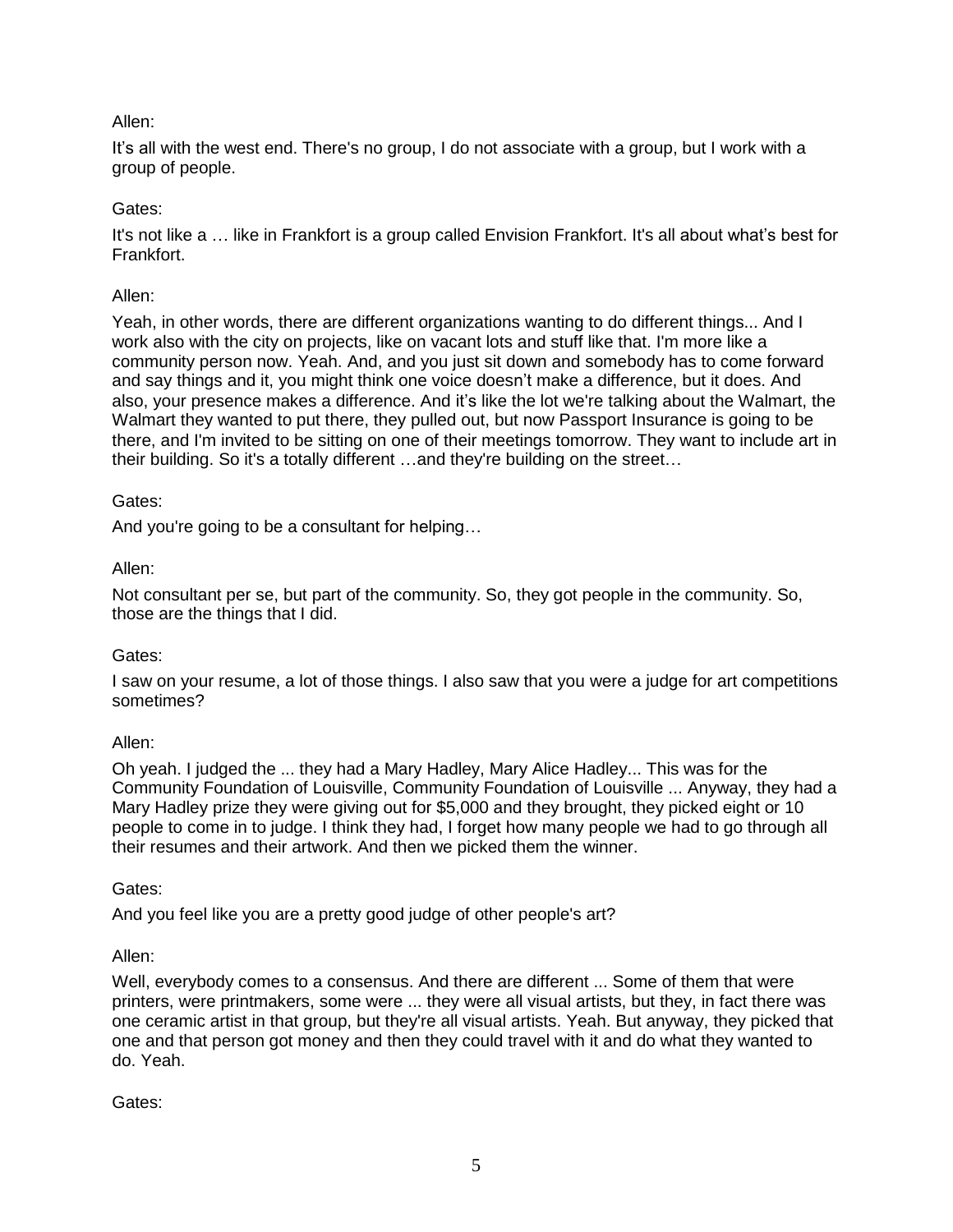Did you like doing that?

Allen:

Well, I liked doing that. I liked meeting people and I keep good records at home and I have a lot of records on artists if I go and I can take notes wherever, wherever I go.

# Gates:

Part of your scientific background?

Allen:

Yeah. Well, not only that, but I have it to go back, go and look at it. And just for my own benefit, I can go back and read about it. And I'm working ... I went to a meeting Saturday, this young lady is doing a ... in Louisville, a math and science fair and where she's doing it in August and it's a three hour session and you're working with a parent and the child, there's two volunteers working with a parent and the child and we're teaching them how to multiply and stuff like that. So, it's, just things like that, that I do.

Gates:

I saw online that there was a play about you.

Allen:

Yeah. Nancy Gall-Clayton did a play about me and that was done at the... I forget where it was done, but she did that, Nancy Gall-Clayton.

Gates:

I saw a young girl playing the part.

Allen:

Yeah. Uh huh.

Gates:

She did a good job.

Allen:

Yeah. So, I've had quite a few things done. And then I'm in a couple of books and stuff.

Gates:

A couple of books?

Allen:

Yeah. And in fact, my first ceramic exhibit that I had when I retired from Brown-Forman, they want to know what that I want for a retirement party. And I told them I wanted, you know, I'd like to have an exhibit of my work, because no one has seen my work. And I had an exhibit at Portland Museum.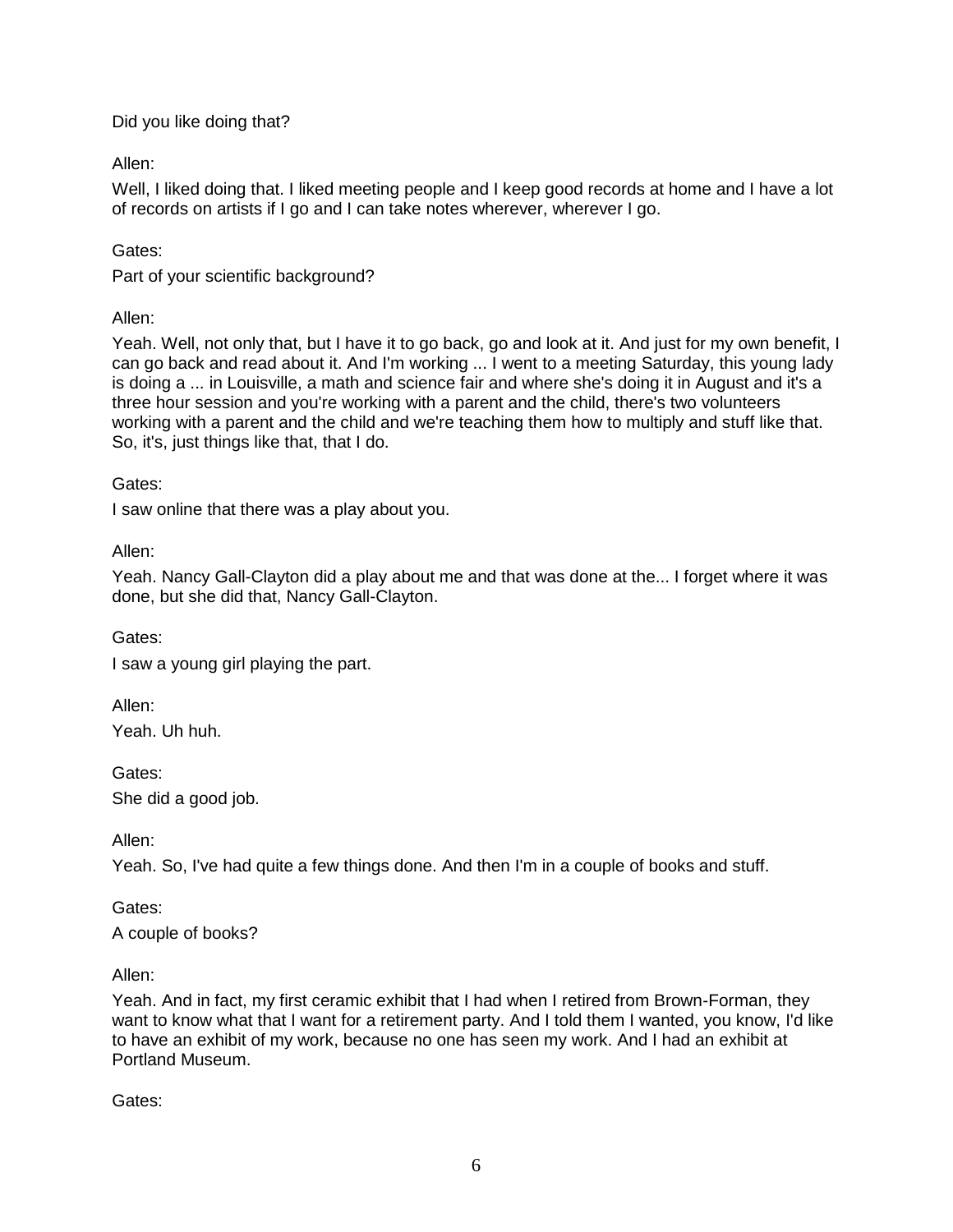### At the Portland Museum?

Allen:

Portland Museum in 1997. And I'm included in the book that Eugenie Potter made. Two centuries of women, you know, in that book.

### Gates:

How'd that go?

Allen:

That was fine. People have different ideas of, you know, you were the only do two pages where you do a lot of women. I think it's 70 some women in this book and every woman has two pages and they talk about you or what you've done.

Gates:

Is that a women's foundation grant?

Allen:

No, this was a ... Eugenia Potter ... She was with the Women's Commission years ago I think.

Gates:

Women's Commission, okay.

#### Allen:

She was there. But these are individual books that are hardbound. Yeah. And then, and then there's another book this lady called Portraits of Grace. And she did, and this was at ... Mary Craik, Mary Craik did quilts had a shop down on Jefferson Street. She's disabled now, but anyway, Portraits of Grace and you know, Joan Zehner. Z-E-H-N-E-R? She's an artist. And she does religious art. And then she does a lot of women. Well, she did a painting of each woman that's in this book. And then another lady wrote an article on each woman, and that's called Portraits of Grace.

Gates: And that's a book?

Allen: Called Portraits of Grace.

Gates:

And you're in there?

Allen:

I'm in that one. And then I was in another book called Fascinating Women, I think. And that lady did that one. Yeah. An art book.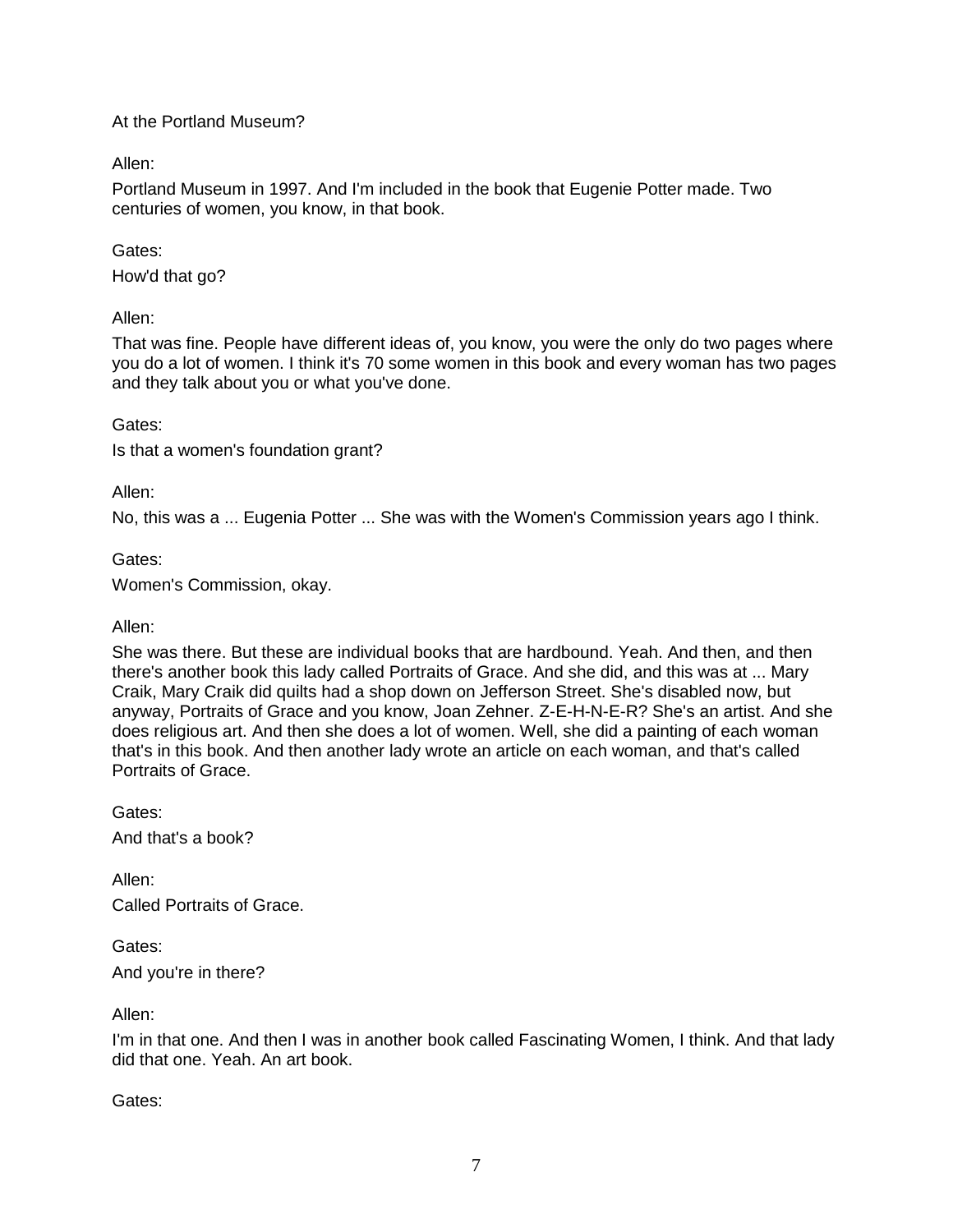Does that feel good to be in all those books and things?

Allen:

Well, you know, like I tell people, it's better to get your flowers while you're alive, then when you lay down and die and people talk about you and you don't get to hear what they say. And people say, I never talk about myself, unless somebody asks me about me. I don't brag on myself. And if you want to know something, you've got to ask because I don't volunteer anything.

# Gates:

When people come ... I mean, being the first black chemist. Yeah. So, you got some landmarks there, and being a black artist. And I asked you earlier, if your art reflects your early days, you said it doesn't reflect.

Allen:

No, because it's all my work is mainly geometric.

Gates:

Does it reflect your chemistry background?

Allen:

If it reflects my math background. Yeah. Yeah. Circles. Squares, triangles. Curves.

Gates:

You map these things out, right? Before you ...

Allen:

Yeah. You sketch. Yeah. I got them. I have a notebook, have a graph notebook.

Gates: Where do you get your ideas?

Allen:

Well, I just sat down and think about what I want. You either decide on what size I want to make it. And then I decide what I want to put on it. Like some pieces have curves. I really love diamond shapes, double triangles. So, I like those and it takes forever to, so you have to sit down and figure what size this triangle is going to be. And then you draw it on a piece of paper, then you got to scale it up and then you stitch it all out. And then you decide ... and one piece that I really like is orange and yellow. And I dyed it yellow first. And then I stitched it. And then, so it's orange and yellow. So, all the design is yellow.

Gates:

This is a Japanese technique?

Allen:

Japanese technique, all hand-stitched.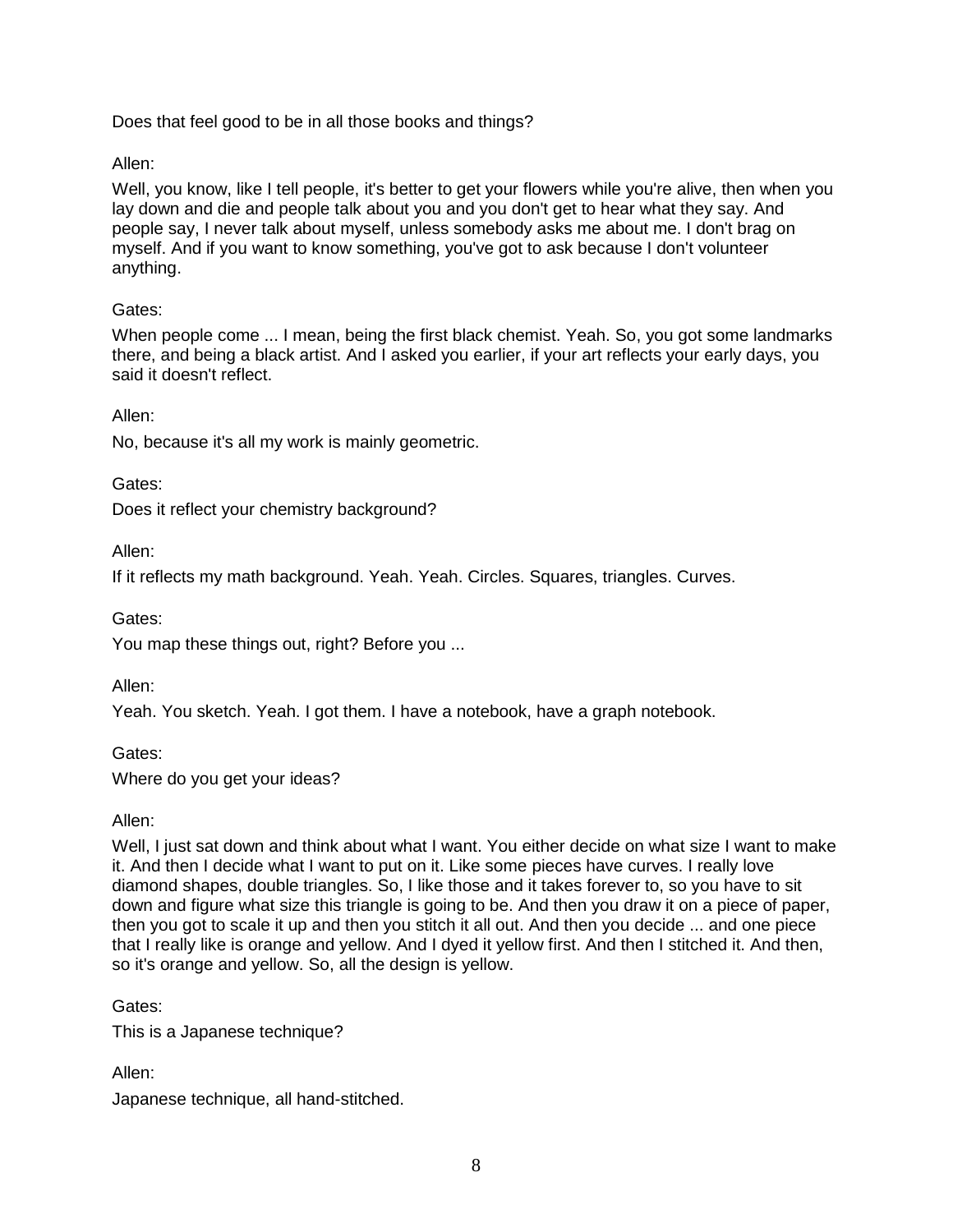Gates:

Is there one in your office?

Allen:

Yeah. Everything on the wall is what I've done.

# Gates:

After we're done with the interview, we'll go in there and take a look at some of those. Sound good?

# Allen:

Yeah.

# Gates:

Those are textiles. And you like textiles and you like working with clay. Is there anything else you'd like to do with ...

# Allen:

Well, I've done other things, but those are the primary things that I really love. I really enjoy. And I still do those. Yeah.

# Gates:

Is that your legacy?

# Allen:

Well, I don't know if it will be my legacy or not, but it's what I enjoy. That's what I enjoy doing. Yeah. Yeah.

# Gates:

So, if you were talking to a young person about art and they're wondering why they should do art, what would you tell them?

# Allen:

Well, you have to do art for you. Not for somebody else. You have to do it for yourself. And it has to be out of your heart and you cannot do it for money because you cannot be guaranteed that you're going to make a living out of it. So, I can make something. And if I'm not, I don't need it for money. And I, and you have to enjoy what you're doing. And I think that you need to go and support other artists. I firmly believe that you get ideas and you meeting other artists and you conversing with them is that you share ideas. You might not gain anything, but you'll learn something. You know? And I think that young people need to ... young artists need to go to openings. I've tried to go to openings, to support the artists. Even though you might never get to see the work at an opening reception, you don't really get to enjoy the work at an art reception. When you go to reception and you've got four or five people exhibiting work, you cannot see the work.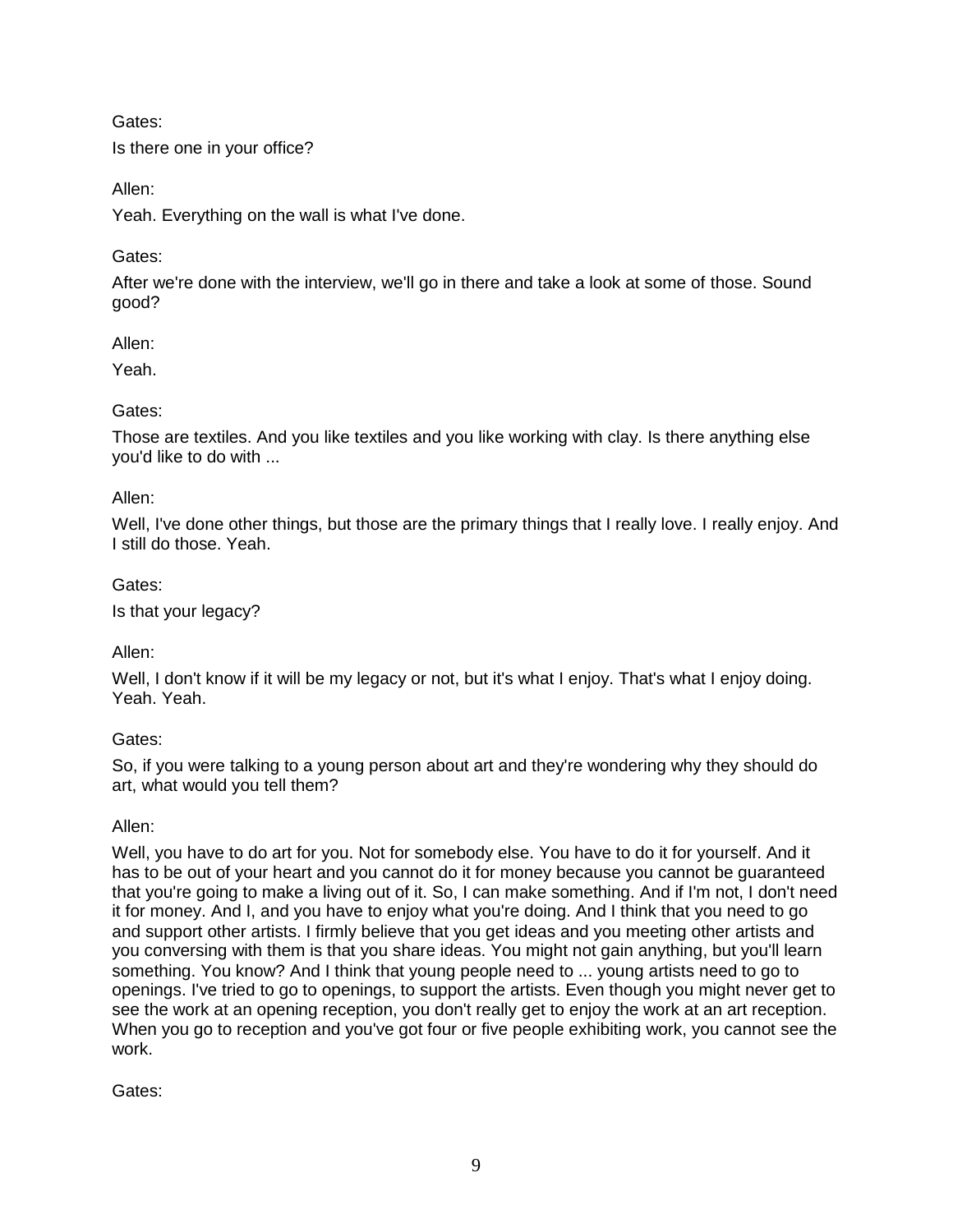# Why?

# Allen:

Because people are standing in front of what you ... okay. That's what I'm saying. You really ... you can see the work, but in order to go back and enjoy the work. You need to go when the museum is empty, where you can actually go and you know ... But if you want to know what the artists themselves have done, you can talk about the work with the artists. Why did you do this? Why is it this color? Why did you do that?

### Gates:

You recommend them going to the exhibit early, before anybody gets there, look at the art and then go to the reception?

# Allen:

Well, I usually go the night of the reception, because most times the work doesn't go up until that day, most times. People putting it up that day. And, last month ... I went to ... Because I run the gallery for Wayside. And so, I'm always at Wayside on the first Friday from five to eight. And the Louisville artists had an anniversary at the Craft Gallery where I said Mike Imes was. And so, I didn't get there until about 8:30. And I said I went ... because these are all people that I'd gone to school with. Some, you know, that I had gone to school, what to call it that time. We had Louisville Clay and we'd had Louisville Clay and I was the treasurer of that group. And they had (inaudible) here. And I worked with that. And so, you know, National Ceramic Organizations and that was here in 2007. But there are things that I just enjoy doing. And I just enjoy talking to people and you can, and you can look at the person and see, 'Does that work reflect them?' Because some people do self-portraits of themselves and other people do, you know, like a lot of people like you look at Ed Hamilton's work, and what he's done. And you think about him. I traveled with him when he, when he did the very first statue he installed in Hampton, I went with him, drove his wife up there. And when he was putting up Booker T. Washington, I was in Washington DC when he installed it, then I was in, when he did the one in Amistad up in New Haven, I was there.

### Gates:

Because you were good friends with him?

Allen:

We were good friends of his. And I just liked him as a friend. And, and he's a, been a mentor to so many people, you know, and you just think that you need to support artists and, you know, going to support them in any way that you can.

### Gates:

Was that fun going up there to see those things?

### Allen:

Well, we went to his very first installation, which was this very first statue, Booker T. Washington. And I drove his wife. So, his wife, and he had two children and his mother and so we drove in the car and his statue ... He and William Duffy, you know, William Duffy. They had to go to Detroit to get the statue and bring it there. Well, when we get there and they get ready to install Booker T. Washington, the holes where they were supposed to be, were not ready. So,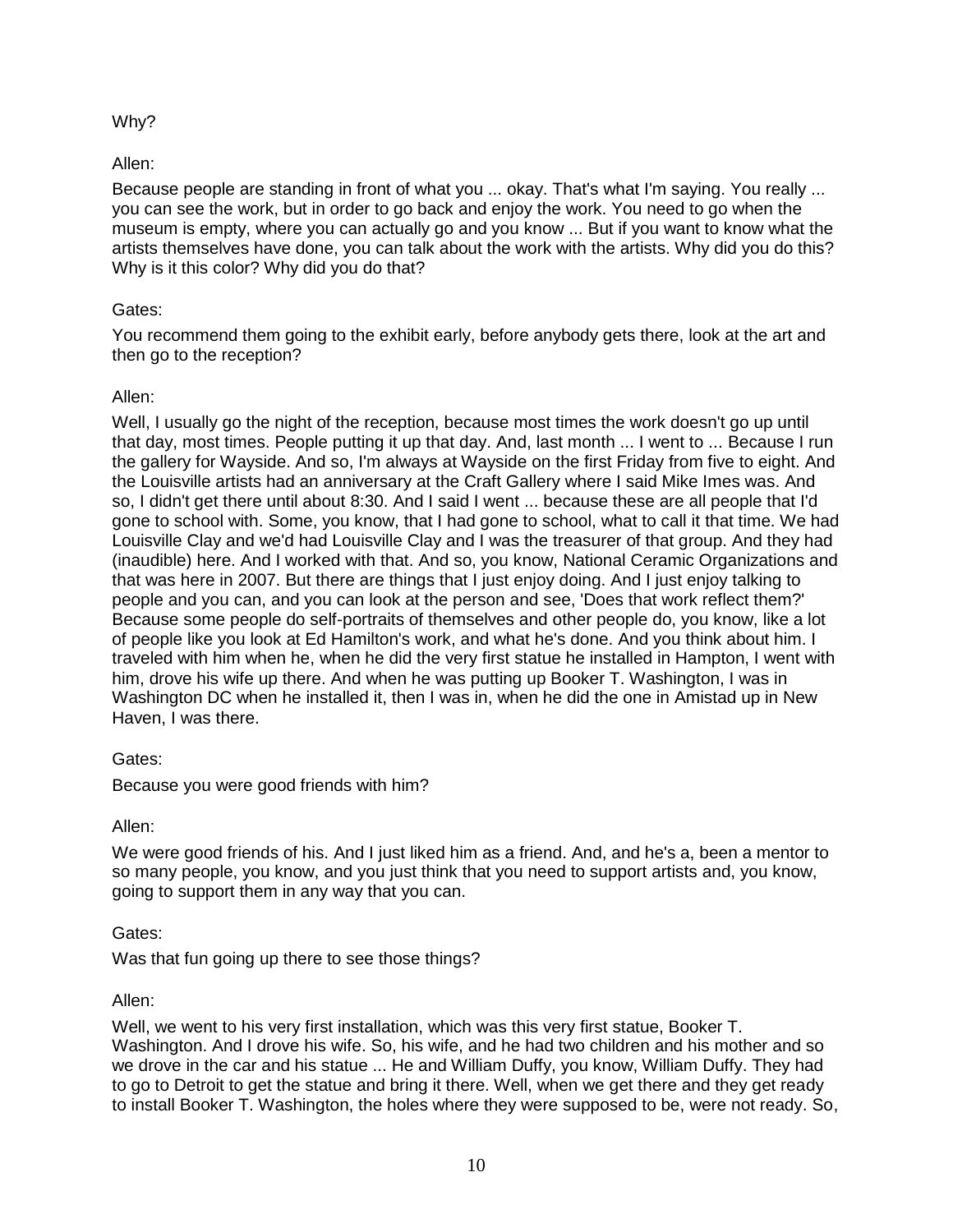they had to go out and buy tools and things to do this, to get all this done. And I documented the whole thing on a brownie camera back in those days. And National Geographic was there and you got to see them hoist it up, you know. And it was just amazing. And so, he was being recognized last week, week before last at Farmington. And he got to talking about ... and he had a display of these statues of his, his first statue, but I got them out in my iPad if you want to look at them over there. And, and he was talking about, you know, what a friend I was to him and how I had driven his wife and family there and how he has progressed. And he's still doing artwork, you know? And, but you go to support, you go to go to support people.

# Gates:

Sounds like it was a good time.

Allen:

Oh yeah. You know...

Gates:

They had the holes drilled in the wrong place? They had to make new holes?

Allen:

We had to do it. We had to go drill new holes and they had to go and buy the tools because the concrete base has already been put up...

Gates:

Where was it put up?

Allen:

In Hampton, Virginia. Yeah. That's where Booker T. Washington is, the statue of Booker ... That was his very first installation.

Gates: That was a big statue, too, wasn't it?

Allen:

Yes. It was. Either eight to 10 feet. It's massive. Yeah. It was.

Gates:

Wow. It sounds like you like to collaborate with other artists.

Allen:

Well, I like to collaborate. Yeah. I like to talk. Yeah. I like to know how they do things and, you know, I've visited studio and he got to talking about, you know, his studio is on Shelby Street, Shelby, and between Chestnut going toward the river. And when he was at Farmington, he was saying, telling them how he bought this building and how he cut the hole in the building in order to make his statues. And he was saying that he had, had to call an architect to make sure that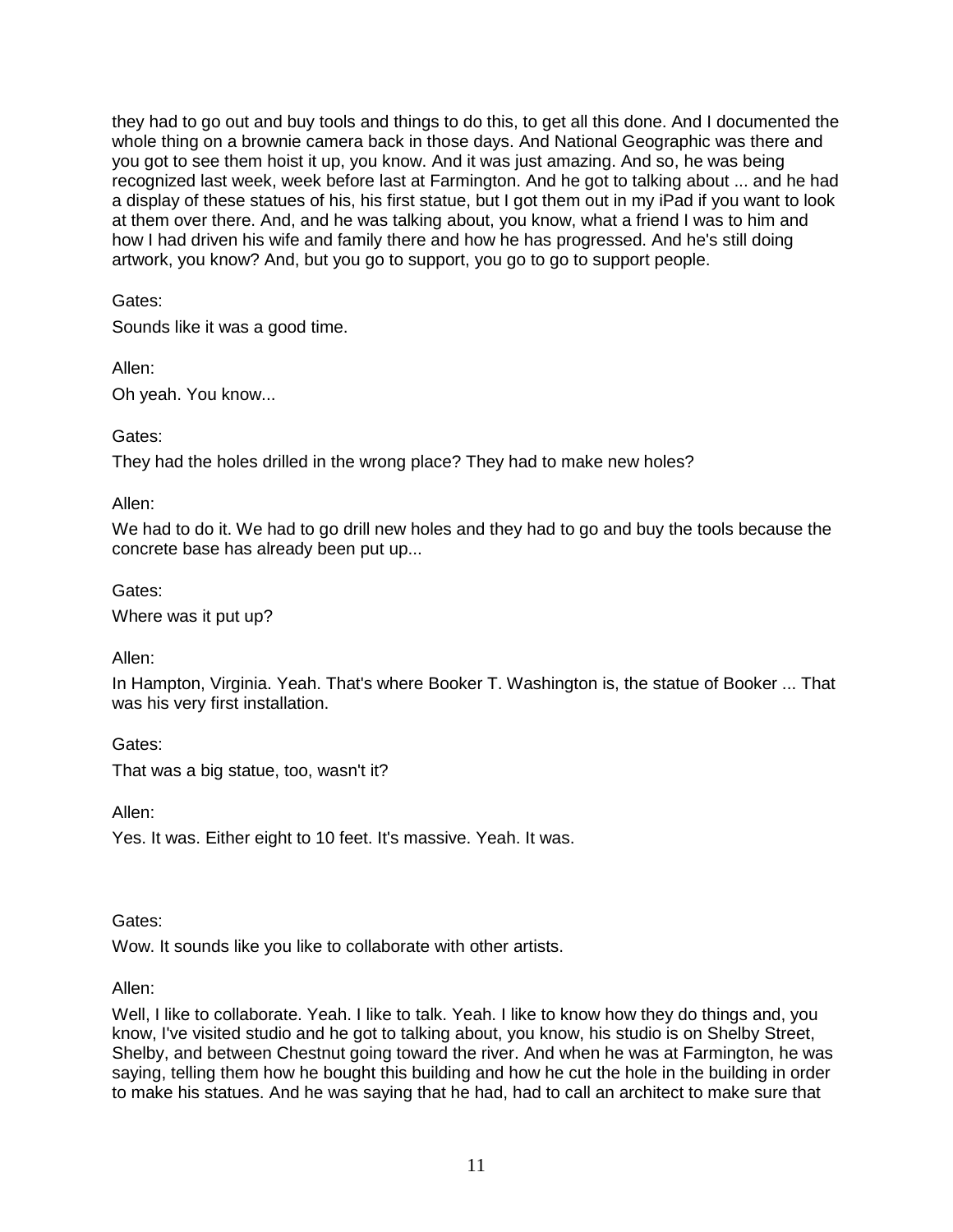they didn't take down the wrong wall, you know, and because all his, like Booker T. It goes up into the second floor, you know. Yeah. It was that big. Yeah.

Gates:

How'd he bring it from Detroit?

# Allen:

You know, you cut them in pieces, you make molds and cut them in pieces, then they weld them back together. Yeah. So that's, it.

# Gates:

I saw on your resume that you've had a lot of exhibits. Some of them are about you and some of them are...

### Allen:

Some are group shows. I've done clay and fiber shows. I did one at Spaulding University and I sold a lot of teapots there. That's when I was making a lot of teapots. And then they also have a piece that was purchased and hangs in Spaulding University's lobby. I have a piece there.

### Gates:

Because of your relationship to that school or?

# Allen:

Well, no. The man bought it and hung it there. That's where he wanted it, but it was purchased for them. And it's framed. And John Nation took a photograph of that. And that hangs in the lobby of the main office at Spaulding University. It's a triangle. Double triangles.

### Gates:

I saw a piece where you had taken a ... found a drawing of a woman from a cave. What's that about?

### Allen:

Yeah. That was an N-I-O-L-A. It was a night lady. And I drew that. I did that piece. I saw it in a notebook. I saw it in an architectural magazine and I drew it up. It was only about this big, and I drew it up seven feet on brown paper. I still have the actual drawing that I did. And then I stitched it all. And it's called the night lady.

### Gates:

Where's that hanging?

Allen:

I don't ... I had a couple of pieces that have been stolen and I've had three pieces they've been stolen. And I, so now I have a deadbolt lock on my door over there.

# Gates:

Oh, they took it from your place?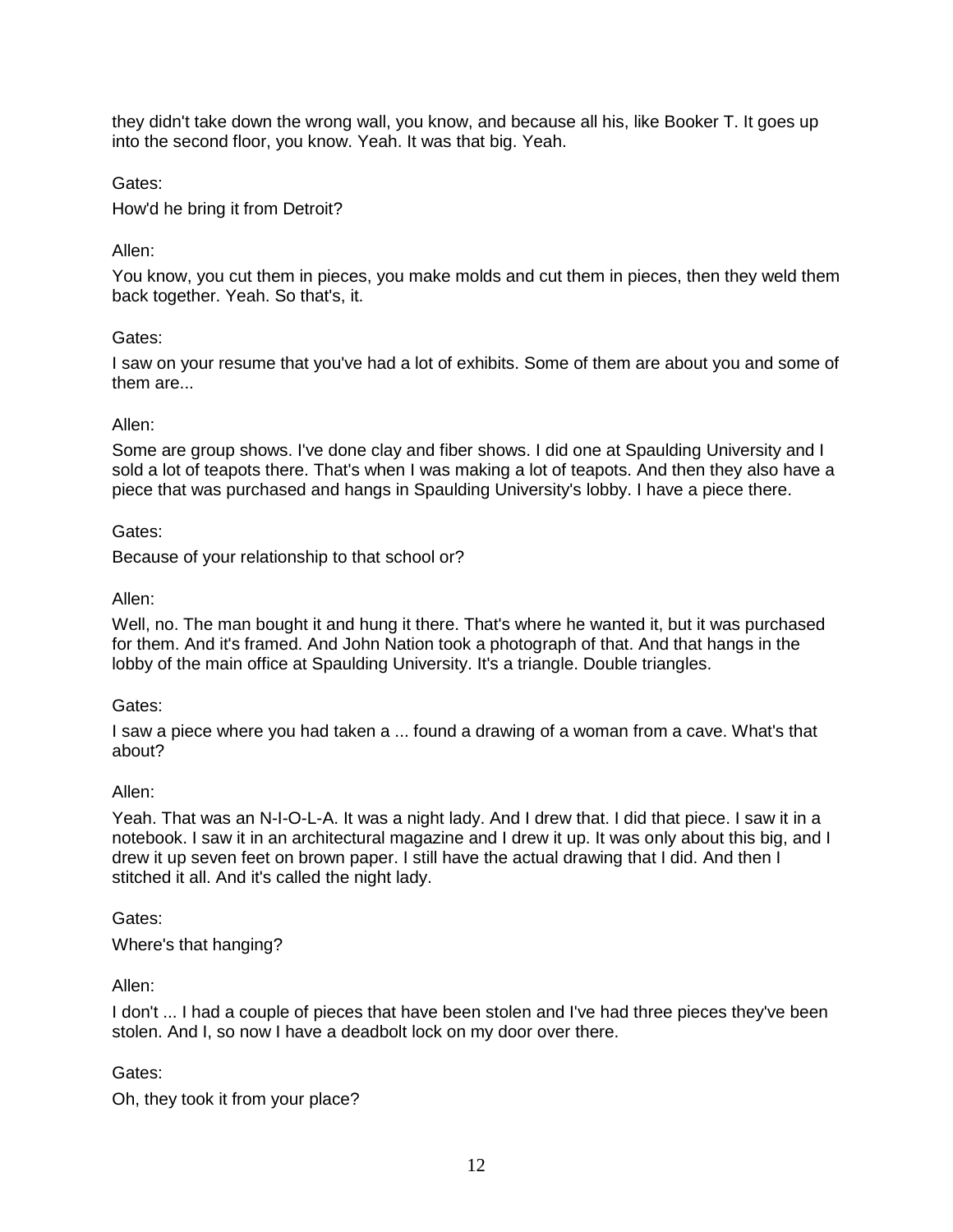Uh huh. But I had a couple of pieces, I exhibited that at Pyro Gallery. And that was with the lady, and also did it at the University of Louisville.

### Gates:

I talked to artists over the years, like a basket maker friend of mine, and she talks about when she's working on a basket and she makes a mistake in it. Or she, no, sorry. This is when she was teaching somebody. Yeah. And the person she was teaching had made a mistake. She told her, take it all apart and start over again. Do you ever feel that with your art?

### Allen:

Well, you do that. And sometimes, well, sometimes you learn by your mistakes. Sometimes you keep it, you finish it. Then you go back and make a second one. So that's what I learned in series. Everybody teaches different, but I would say, you keep what you, the first one might be wrong, but you keep that one and you correct your mistake. And then you keep on. Yeah. Yeah. Basket weaving is something, but clay is something that you can make, and then you can reclaim, but with a basket. You have to redo it because you, because the way of that, but on clay, you can put this clay in water and you can recycle this clay and you haven't lost anything.

#### Gates:

You still do that a lot? Making series?

#### Allen:

Oh, I still do series. I still do series and I break up stuff and if it doesn't work or I made a piece and, and I started putting an underglaze on it and it cracks. So, I throw it, throw it away. Yeah. So, you make mistakes.

#### Gates:

Well, some of the artists I work with, because I had a program at the Arts Council called the Apprenticeship Program. You ever had an apprentice working under you?

#### Allen:

No, never have. I might have had an apprentice, but I don't know I have apprenticeship because I take classes with other students. And so, you know, so, and you learn from other people, so you really never know that you're teaching, you know. You might be teaching and not know that you're teaching, but I've never actually had an apprentice. And I've never been an apprentice for anybody.

#### Gates:

What do these young kids think when you come to class and you're so accomplished?

#### Allen:

Well, well, I can say this. They respect me. And then if they do something wrong, I tell them how to correct it. And there every, most of the people that are, that have graduated from there since ever since the eighties I go and I support them. In fact, I'm doing a slideshow in September of this year of some of my past work to show them the new they have another clay group here in Louisville to show them some of the things that I've done in the past.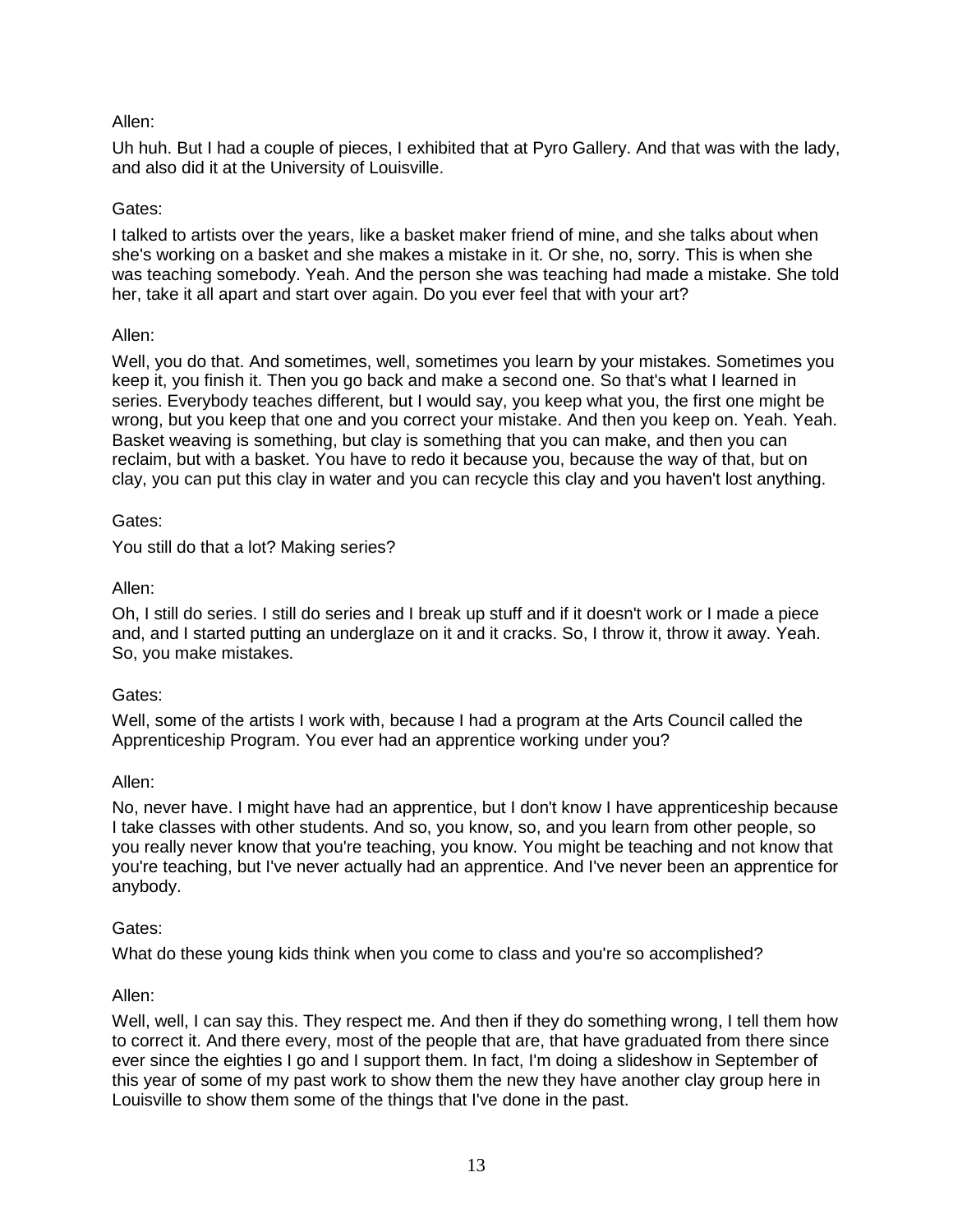# Gates:

So, you have your own little slideshow about your work?

# Allen:

Yeah. I've got that. But they're all slides. I'm in the process of scanning slides now. And, but I make a PowerPoint. Yeah. Because I've gotten that already started.

### Gates:

Yeah. That's funny because I often get slideshows about folklife in Kentucky and I still use a slide projector.

### Allen:

Well, I have a slide projector at home and I got some, but a lot, you know, and I have slides, but some of them ... then I got a lot of it now that's digital, you know?

### Gates:

Yeah, I thought I was the only person left in the world who was still using projectors.

# Allen:

In fact, I went to U of L the other day and they've got an Epson scanner and they can scan 15 slides at a time. Yeah. But she scanned them two different ways. And when I went home, one, I'm staying scan as a TIFF file. And the other ones, they scan as a JPEG file. But the JPEGs, we did them at 600, but they're so small. And I'm going to Murphy's camera's store to see how they do them. So, I can go back up there. Wasn't high resolution, but the slides are only two by two. So, you only got, so you got such a small... I need to know how can you take that slide if I want to make them a four by three out of it? Can I do that? How do I do that? So, I'm always, so anyway, the person, she had never done it. So, she said, well, so we were learning together, but she had all the equipment as do about, I can go out there and do them, but she didn't, she had never really done slides.

Gates:

So, you go to U of L a lot then, huh?

Allen:

Yeah, maybe two or three days a week, I'll go by, I'll go to U of L two or three days a week.

Gates:

And make some pottery?

### Allen:

Well, I might go. And I might just uncover something that I'd made or roll out a slab of clay or are just go into the studio because it was a ceramic studio. It has a lock on it, but we can go 24/7. So, you can go seven days a week, anytime you want to go. So, if I want to go and spend an hour, I might be the only person there. It might be three people there. In fact, I went yesterday, I went to the store. I'd been there Saturday. And I'd been up here. And then I went to the store, you know, Steven Cheat? Anyway, he's a potter, he's a part-time teacher there. And he wanted to know what was going on in the studio. He said, when you been there? I said, I was there the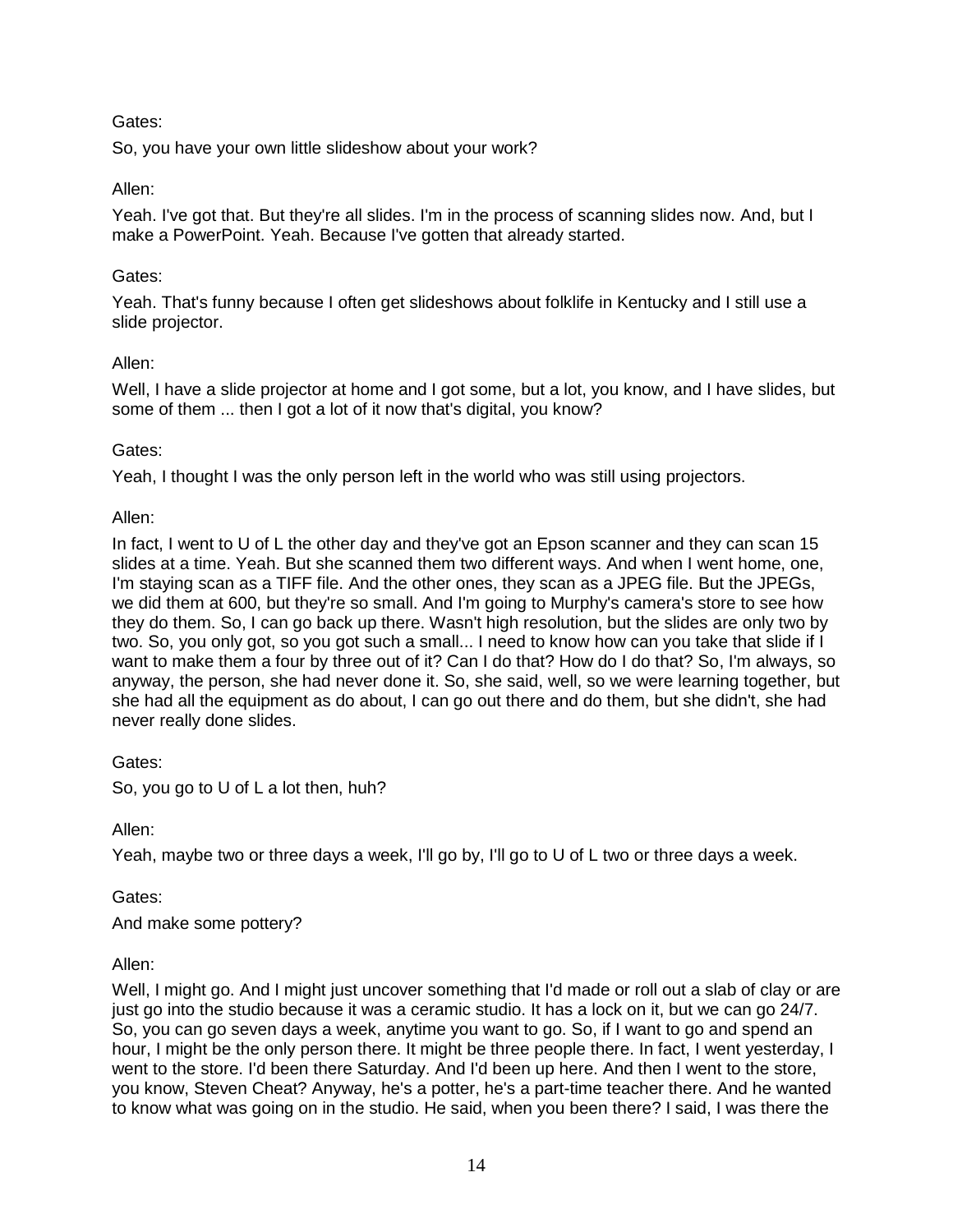other day. He said, oh, I said, yeah, I'm there two or three days a week just to see what's going on.

### Gates:

Do you have to be a student to be able to get into the studio?

### Allen:

You have to be, yeah, you have to be a student. And when I'm 65, I don't have to pay. So, I can go free of charge for classes. Yeah at 65. Yeah. You can take classes. And I'm always in a program. I got my master's there and I never ended. So, I never did finish. I just keep taking, take a class.

### Gates:

Do you have a little space there that's yours?

### Allen:

Well, I have a community space. I have my own shelf, everybody, the table, everybody does a like community table, and I do all slab work. So, you do your work and you put it on the shelf. Yeah. So yeah

### Gates:

I mean, some artists have their own studios, the whole space is theirs.

### Allen:

Well, I don't like working in a .... Up here. It's okay. Cause if you're not, if you're in a studio by yourself, you don't see anybody. Here, I might not know who you are, but you can pass by. You can wave. But I, but I'm not in a building by myself and you know, or you can walk around and you can see somebody or they might say, well, what are you doing today? But it's an interaction, but you're not ... I don't like being by myself. You know, I might be at the studio, but the studio, you might have somebody coming in, but it's not like you're there by yourself every day. I didn't not like that because you don't learn. Even though you might be a young student, you might learn what they're. They might be doing something totally different.

Gates:

And then some other artists need to be alone. Right?

Allen:

Yeah, that's right.

Gates: But you like to be with people.

Allen:

Yeah, I like being with people.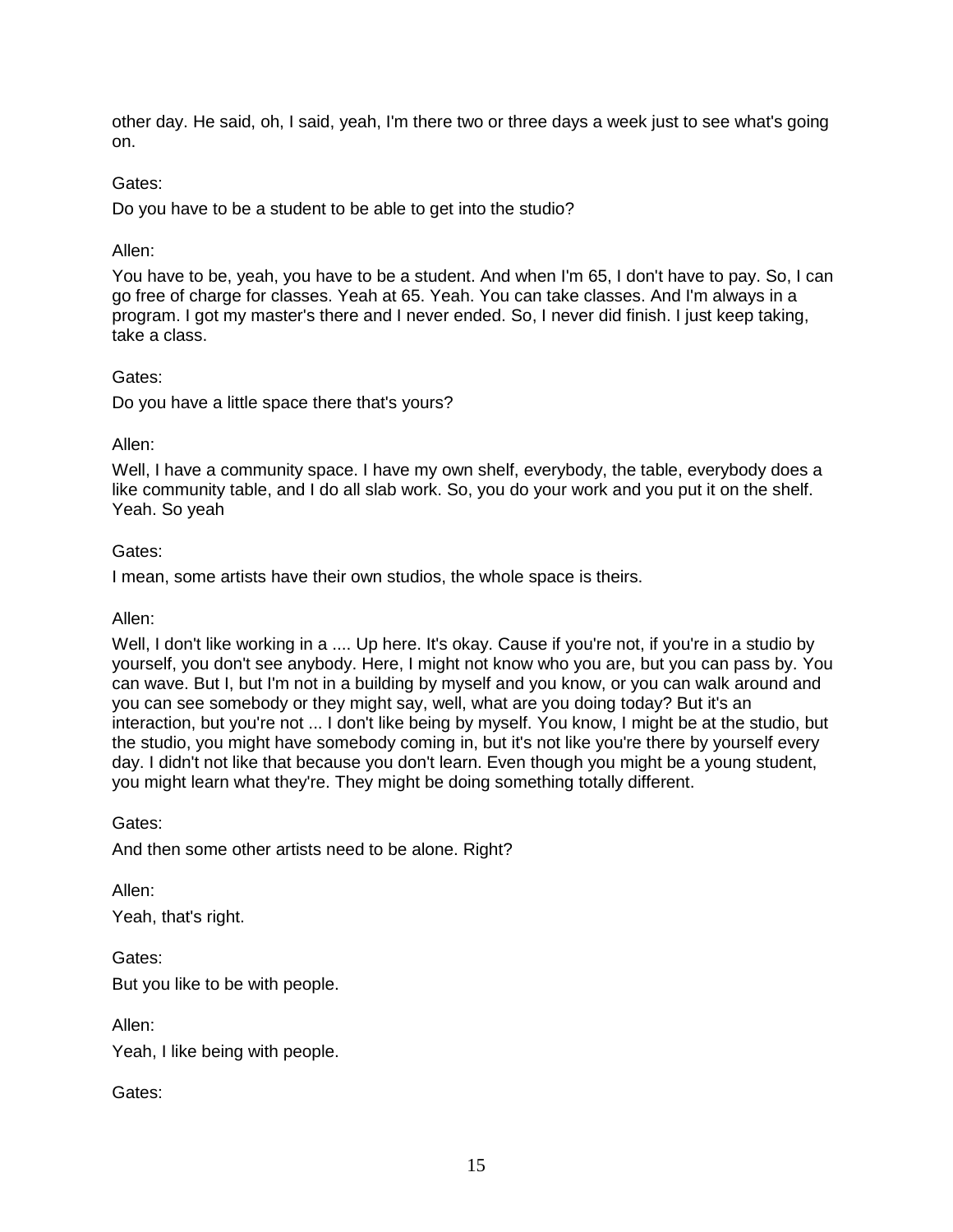Well, you said you didn't want to talk about your family. I saw an article about you were taking care of your aunts?

# Allen:

Oh, well I'm taking care of my step aunt. She'd be 98 in November and she ... my daddy was married to her sister and she died. And so, I still take care of her, but she's able to go downstairs. She lives at Treyton Oaks Towers. She goes and she eats breakfast. She has somebody to come give her a bath three days a week. She goes down for dinner. And last week they had a garden party. And I went to that. We went to that, but she's mobile. She, we go to the store, they go to the doctor. So, it's, you know, it's this, you do what you have to do, but it's, that's what, but, but that's a community. Yeah. Yeah.

# Gates:

So, you don't see any drawbacks to work in community art areas?

# Allen:

No, I don't. No, I don't have any barriers. No, because you can learn from everybody. And when you bring something to the table, just me, like right now, they're doing the ladies doing a series. Now I'll send you this, at 1619 Flux. And she's done doing an eight week series on bringing artists in. She has an art. Yeah. I'll send you that website 1619 Flux. And she's doing something called revitalization and she has ... One week, she did people talking about putting murals up on walls. How do you go about putting murals? And so she had somebody from the city talking about getting permits and stuff like this. Then one week, last week she had ... forget what she had last week. She had painters, but it's something different every week. And what can you bring to the community? And this week she's going to have business people. Yeah. But I'll send you that information because it's something it's a young, young group.

# Gates:

15 minutes. [inaudible] Do you want to go about 15 more minutes?

Allen: Okay. I can go. Yeah.

# Gates:

Anything you want to talk about that I haven't talked about?

### Allen:

Oh, I think we've covered a lot, but what I just feel like I really appreciate you coming, you calling me, asking me for an interview and you never know. I don't ask why we're doing it, but what is this actually for? What's the interview for?

### Camera man:

I need to change the battery.

# Allen:

The Kentucky Coalition for African American Arts was founded in the early eighties and with this organization it was actually a statewide organization and I received funding from the Kentucky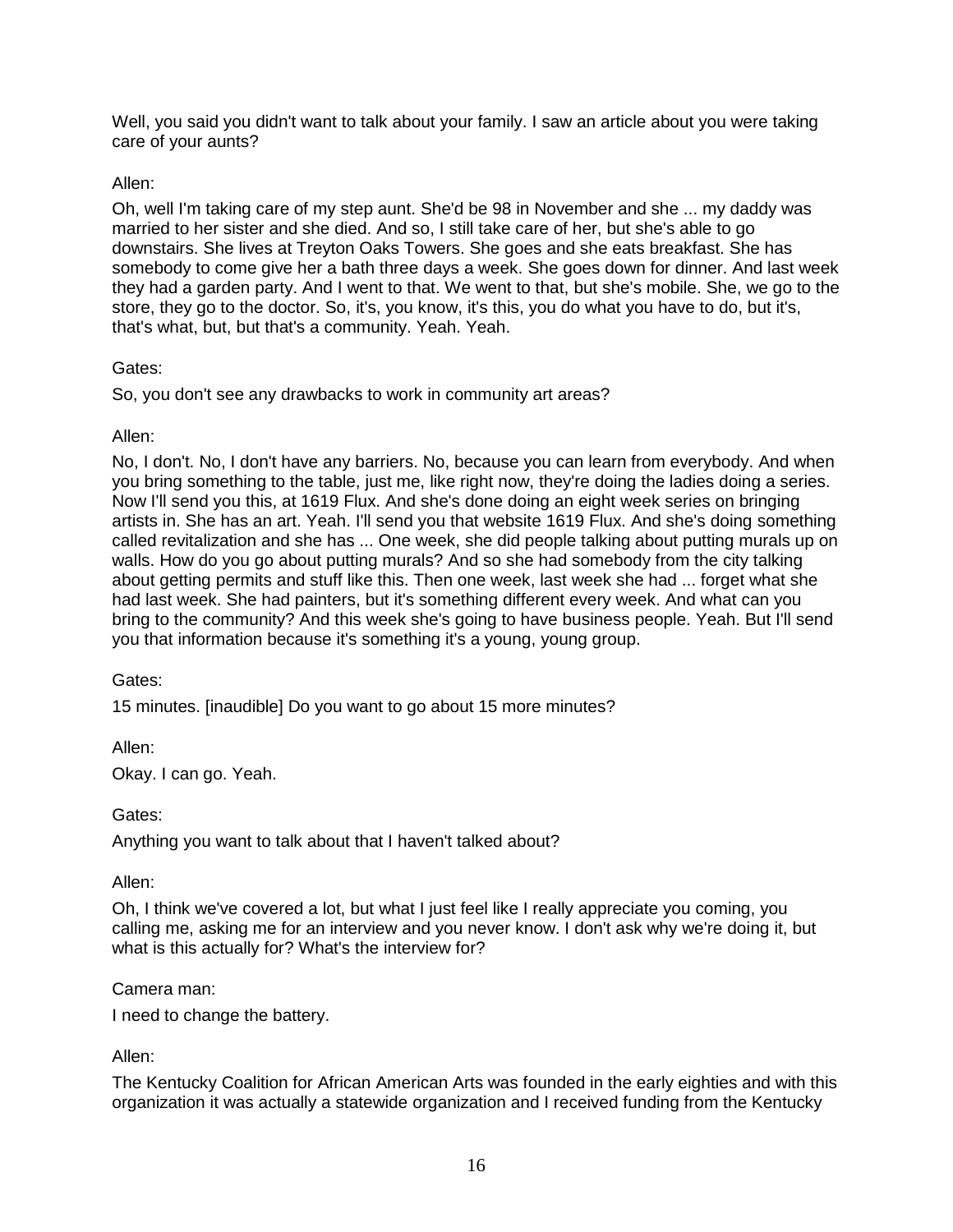Arts Council to do the first African American directory. And I went out through the state, not I personally, but there were two people hired. James Miller was one. We went, we went down to Paducah. We went to Lexington. We went to Hopkinsville and went to other parts of Kentucky. And we put this directory together and it distributed... And then I ended up doing a second directory, I think in 1986 and 1987. And in addition to that, I'd conducted two, had two arts conferences. One was in Lexington and that was at the Radisson Hotel. And there was one here in Louisville that was at the Brown Hotel. And there we had panels. We brought in art and there was an art exhibit at the Lexington Arts Council and I exhibited work at that particular one, but, mainly in Louisville, we did workshops that were free throughout the community. And we brought people in and that's where I first met Ed White. And he came to a drum making workshop, with Balley McKnight. And that was when he was first introduced to drum making, at this workshop at Chester Street YMCA, because I did all of the workshops were done in the community.

### Gates:

You said you brought somebody in that was a drum maker?

#### Allen:

Balley McKnight. And he lives in Washington DC now. And so, he was doing a class for me, and there were eight or 10 students, how to make drums out of PVC pipe. And that's how, that's how Ed White learned how to make drums.

#### Gates:

What was he doing then? Before then?

### Allen:

He was a photographer, you know, he's a photographer, but that was his incentive. And in addition to that, the first public art project that was ever I think was ever done in the West end is Balley McKnight made a slit drum out of a large tree that was actually in Chickasaw park. And this was back in the eighties, but I did a lot of workshops and we did street fairs and stuff like that.

#### Allen:

How did you get into that?

### Allen:

Well, Ken Clay had an arts organization called Renaissance Development. And the organization formed out of that, the Kentucky Coalition, formed out of that.

### Gates:

Was Ken Clay an artist too?

#### Allen:

Well, he's not an artist, but he's an arts administrator. Yeah, he was with the Kentucky Center for the Arts. He was there. And so he had the first called Renaissance Development. And the first conference that I attended was one of the Kentucky Coalition of African American Arts was founded after this conference I attended. And it was outgrowth of that. And I met Priscilla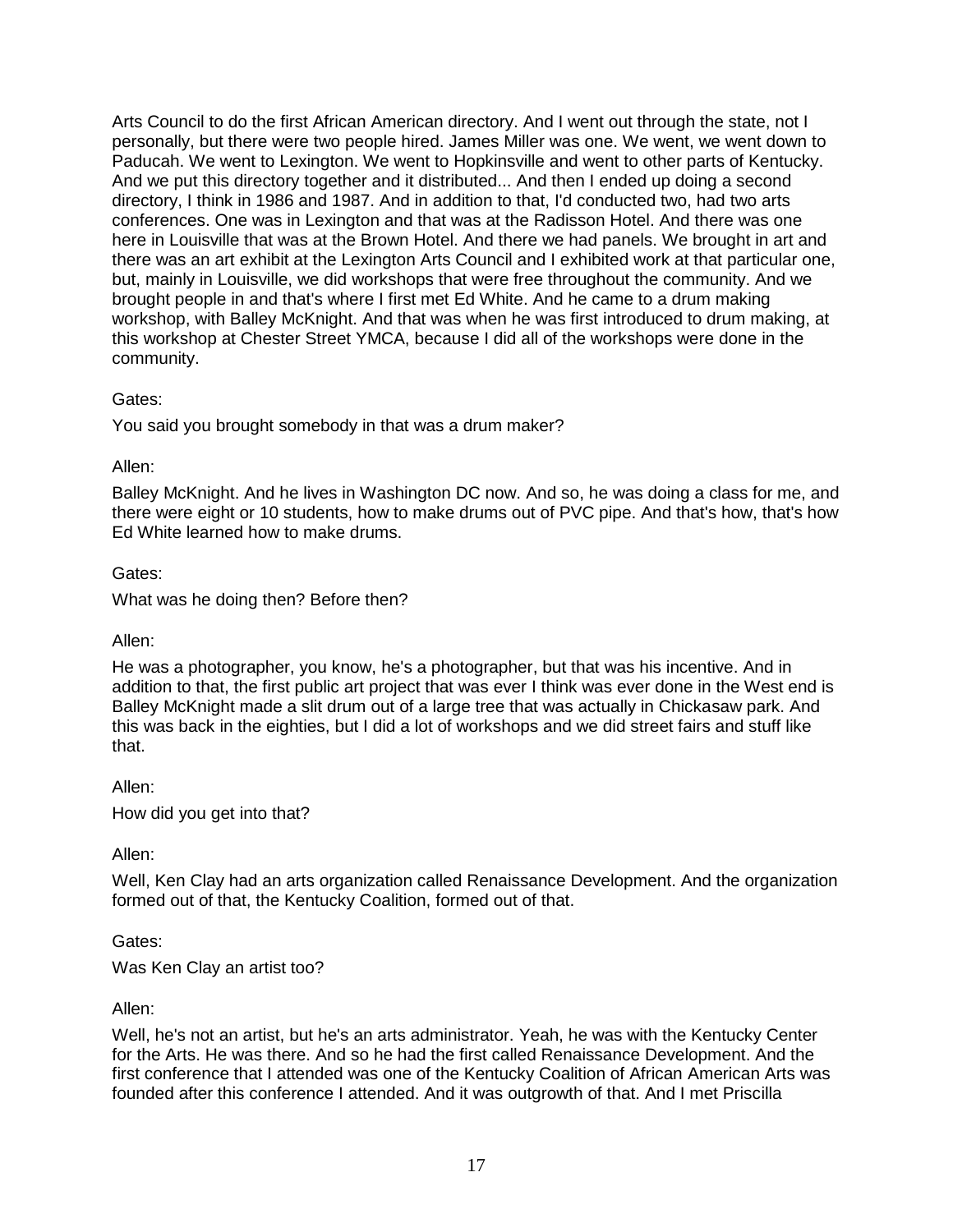Cooper who worked for the Arts Council, met Donna Morton, who they're both poets and, you know, things happen, you know, and you talking about back in the eighties, however many years ago that is, it's hard to remember everything that happened, but you came together. And after we formed a group here in Louisville, we also met with a group in Lexington, African American group in Lexington with oh, I'm looking at him right now and seeing he's dead now. But the fellow who taught at University of Kentucky, I can't think of his name right now. I can't think of this man...

# Gates:

I think of Juanita Peterson...

# Allen:

Juanita Peterson was one of those, but there was a man, an elder man. But I can't think of his name right now, but I met with him. But the groups met, we worked together and it was like a group together. And we did things in them. And we had workshops here in Louisville and we had one workshop with GC Cox at the WaterTower where we learned how to make frames. So there's a lot of things that I've done over a period of years. And, and also in addition to this organization, I was also a fiscal agent for other organizations that got started in African American organizations here in Louisville.

Gates:

Did you ever work with Mama Eden?

Allen:

Mama Ya? Yeah. Yes. I, I was a founder, even though she, I helped her, we have fun. I was one of the founding members of the Arts Council of Lowell, along with her and Judy Jennings and Dr. Lee and Anthony, we were, and I was a treasurer of that organization and I, and I've had turned with her and with a lot of, a lot of her projects that she's done. Yeah.

### Gates:

I used to have her at the festival.

### Allen:

Yeah. Okay. Well, she's sick now. She has carpal tunnel in both hands and she's not hardly able to walk. Yeah. Yeah. So that's what I have been doing.

### Gates:

Yeah. Those groups… those were in the eighties and they're still going strong. Some of them are still…

### Allen:

Well, the Arts Council Louisville is hanging in because Mama Ya is a non-paid director, so you know, but she's not able to do what she did before.

### Gates:

You see the…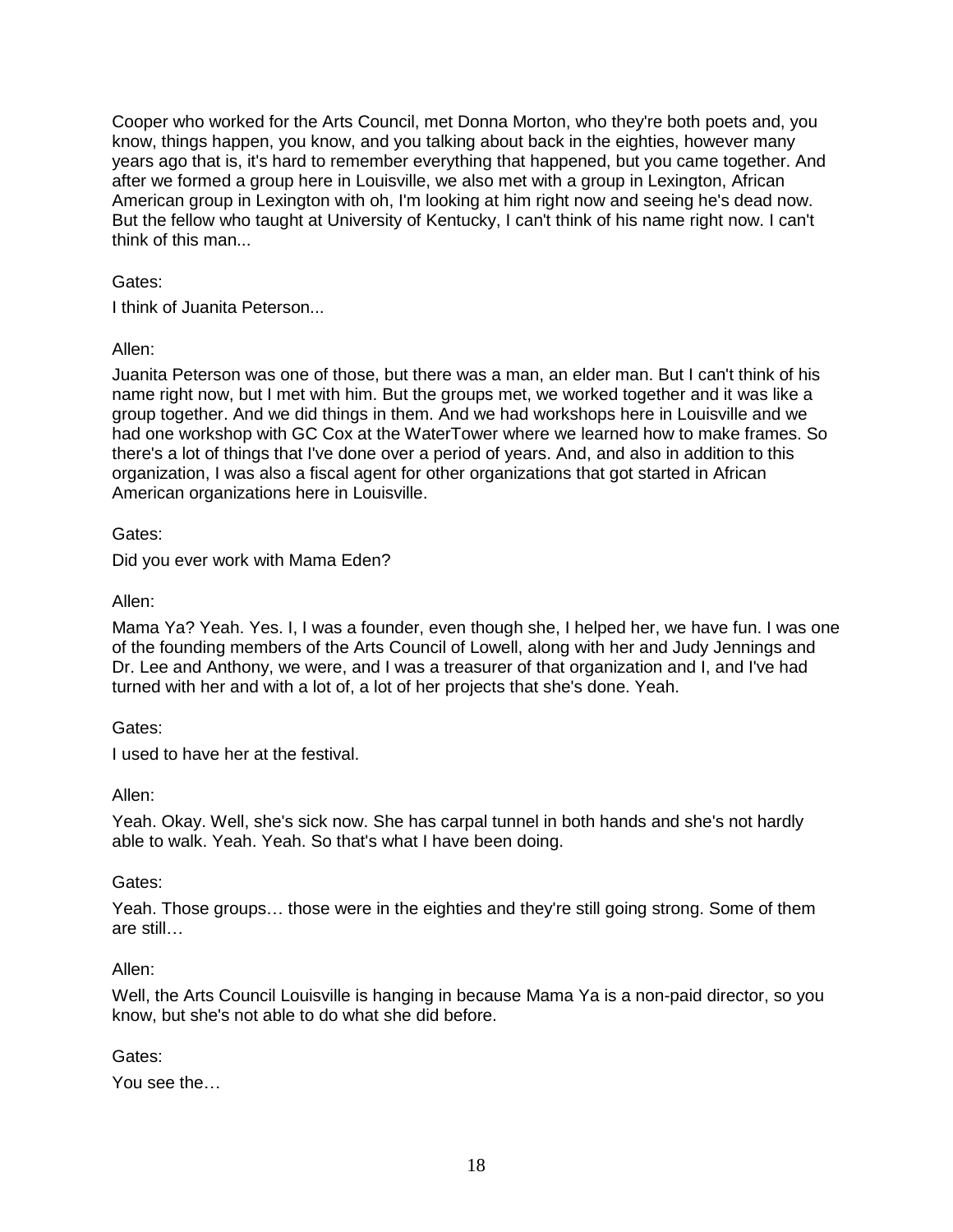Do you know Holena Churn? Holena Churn is a dancer.

Gates: Oh yeah. How's she doing?

Allen: She's fine. Now she's a dance instructor for the Jefferson County public schools at and a teacher at the Lincoln School Performing Arts school here. Yeah.

Gates:

You think arts is important to African Americans?

Allen:

The arts is important to everybody. In other words, everything that you see is built on art. Architecture starts with a dot and a line and it goes from there. That's what it is. Art is a fundamental of everything.

Gates: Do you still live in the West End?

Allen: I still live in the West End. Yeah.

Gates: Has it changed that much?

Allen: We built my house there in 60. I haven't tri-level. I live within walking distance. The Chickasaw Park I can walk. The Chickasaw Park is about two blocks from there. And I'm working with a group of women called West Louisville Women's Collaborative and we've built a (inaudible) in the west end, there was a house there that I helped coordinate there where we do art activities at, in the west end.

Gates:

And you volunteered at the African American …

Allen:

I did that … And now I volunteered at…

Gates:

Is that the building where they used to have horses…

Allen:

No, that used to be where the trolley barn was.

Gates:

I just taught a class there once. I can't remember what the name of that was.

Allen: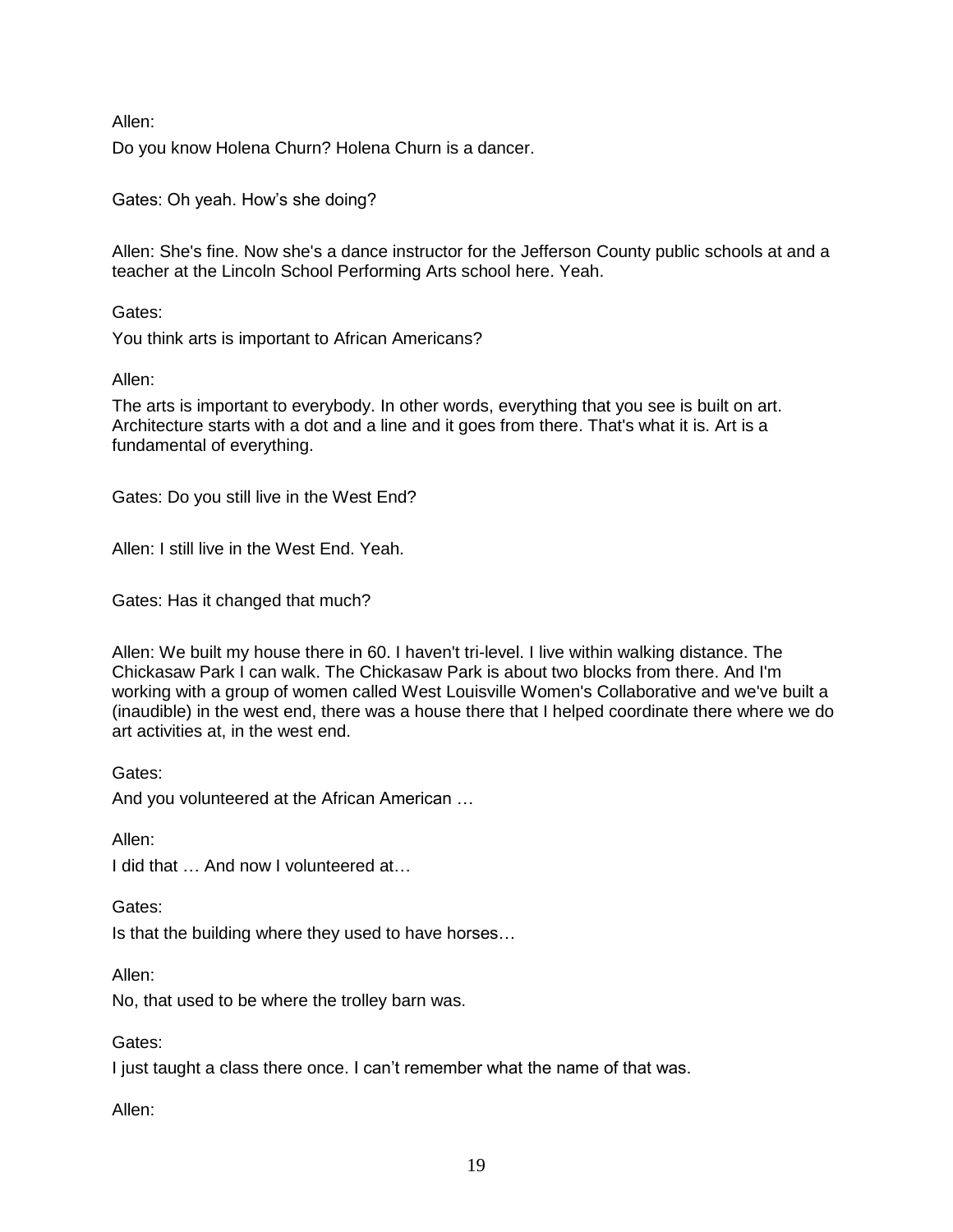Yeah, yeah. It was the Trolley Barn.

Gates: And you had exhibits there, too, right?

Allen: Yeah. I've had exhibits there. And I'm the volunteer curator and director of the Wayside Expressions Gallery, which is run by Wayside Christian Mission. And this is my 12th year there. We have a new exhibit every month or every month. I've had 12 shows every year.

Gates:

You're in charge of putting the show on?

### Allen:

I don't hang the shows. I used to hang the shows but Randy Weber hangs the shows now. He's a photographer and he's, he's a development person there. He works there. But I bought the system that's used there, I bought the hanging system there. And when they moved there, Wayside Christian Mission was on Shelby and Market. And when they came in and renovated NULU came in, purchased that building. And then they bought the building that we used to be Holiday Inn at Stoffer's at Second and Broadway. And so that's where the maintenance headquarters of Wayside Christian Mission is there now.

It's a homeless shelter. Yeah. It's a hotel they have, they have the galleries on the first floor and the gallery is also used for church on Sunday. They have a restaurant there, they have meeting rooms, it's an actual hotel. And then it's a training and recovery center and it's the only place where husband and wife and families can live. So, but yeah.

Gates:

My wife would probably be interested in coming down and seeing that.

Allen:

Look up Wayside Christian Mission. Reverend Tim Moseley.

Gates:

How does the exhibit area work in the homeless center?

Allen:

Well, it's a great big room. It can seat a hundred people in this room or more. It used to be a dining hall for the hotel. And I have a hanging system. I have all the walls. I can show you some pictures on my iPad of how the gallery looks, but I have a new show every month. I have 12 shows a month, every year.

# Gates:

And it's not hard to get artists to put something in a homeless shelter?

Allen: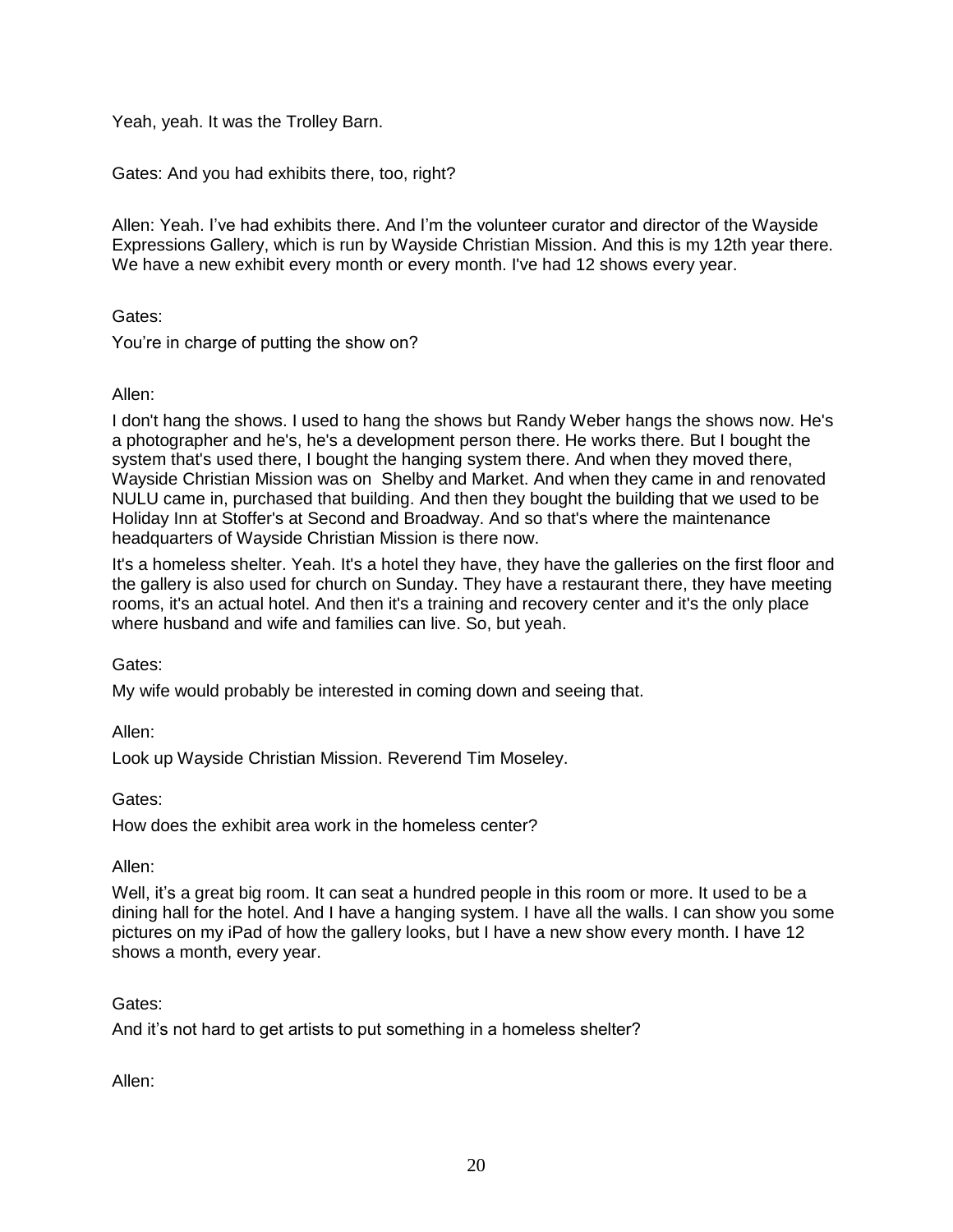Oh no, because the main thing, if you have a resume and you have artwork … we do not show nudes, we do not show anything that vulgar. Nudes, nudes, and can't show nudes. You can't show anything with alcohol. No weapons, nothing like that. It's a Christian facility. So, you have children there, you have adults there and it's a hotel and it's a church. So, the gallery meets in the church. Yeah. It's worthwhile going to see. It's at Second and Broadway. But it's a new show every month. I have opening on the first Friday and the third Sunday. First Friday, I'm open from five to eight and the third Sunday from two to four.

Gates:

That must keep you busy.

Allen:

Well, yeah. And I do it all out of my house. And, but this is my last year. I told Tim, I'm going to be 86 in August. And that I was going to give that up in November, December. Yeah. Cause I get, I do, I create a flyer. I sent out all the press releases and you know, and every year in October and here in Louisville, they have the photo biennial every two years. And I'm getting ready for that by now.

# Gates:

How did you get involved with this group?

Allen:

Well, oh, I got involved….You remember, who used to work for the Kentucky Arts Council and graphics, Crawford? He worked in, when y'all was over… the African American fellow, Crawford. Anyway, they had a meeting… Wayside. When they were getting the gallery and the lady who helped actually found it was working on a master's in social work. And she thought that that the artwork would be something that would engage people in the community. And that's how it really got founded. And the very first show that we had was at a building that's Shelby and Market. It's now got a restaurant in there now. And it's her name was Gail Williamson. And she did quilts and stuff like that. And so, she was the very first artists that we had. She, and I'm thinking it was Tim Moseley, Nina Moseley, we got it all started. And then after that people died, kind of quit and I kept on. So that's where, so, but I've kept it going for 12 years.

### Gates:

Wow. Okay. Well, I think we're going to walk into your studio. Okay. Let's get it. We have to be quiet for the room tone.

### Gates:

…To be in your studio. And this is in Mellwood Arts Center. You got this little spot where people can walk past you and say hi to you all the time, right? Yeah. And you work in here doing your textiles mainly, right? So, what's this?

### Allen:

This right here, that was a painting that was drawn by Jones Zendor. That's in the book and this is on fabric. This has been traced. That's a digital print. That's been transferred to that.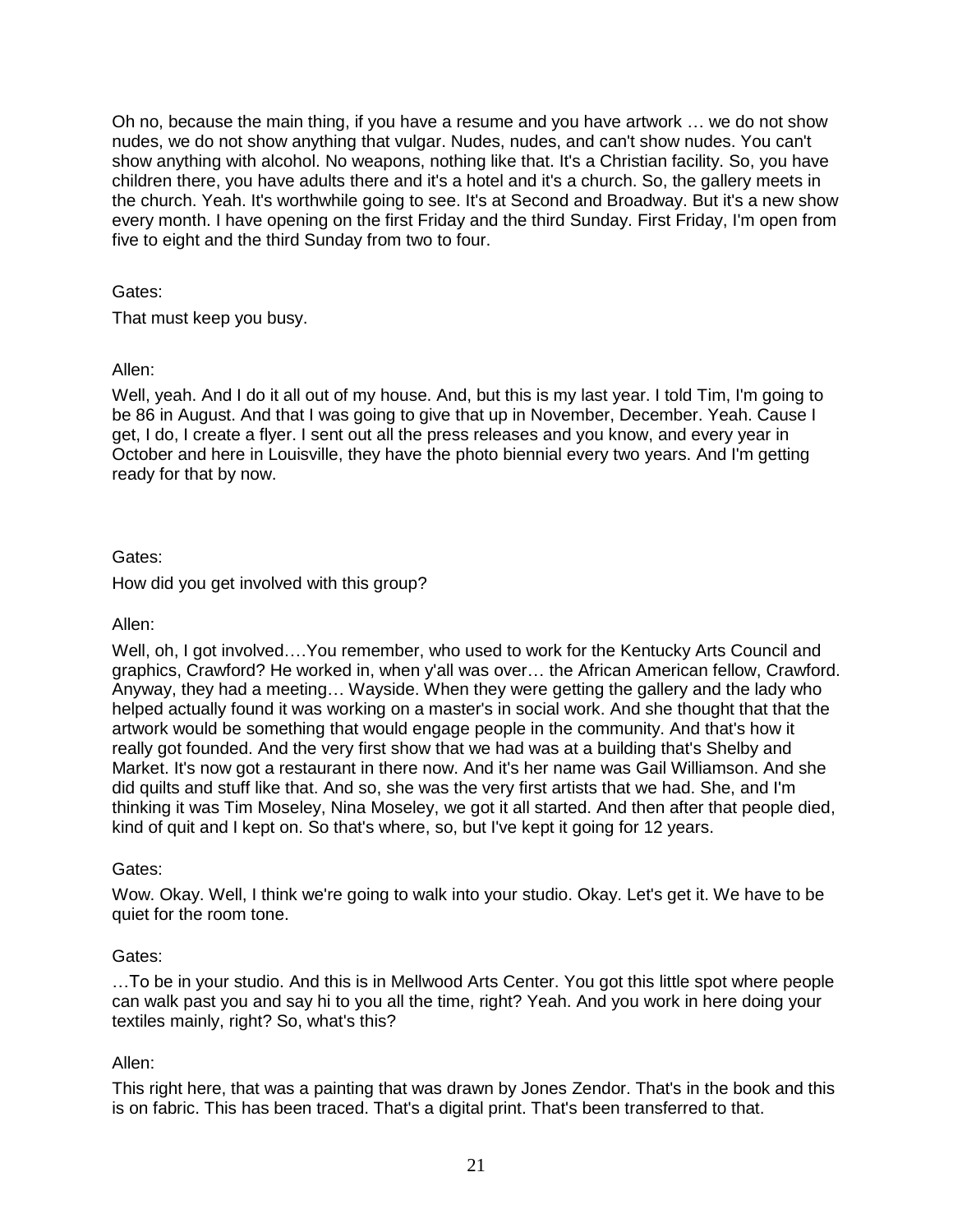Gates:

Okay. And you're working on Zora Neale Hurston piece right here?

Allen:

Yeah, this was already finished. Ready to hang. It's been on exhibit.

Gates:

That's a picture put on fabric. And then this part here, the stitching…

Allen: That's shibori.

Gates: That's shibori. Now, what makes that?

Allen:

In other words, I'd stitch it and pulled it up. And the white is formed because of what you call it stitch resist. It resists the stitches.

Gates:

So, some of it is dark. Some of is light. Why is it light?

Allen:

It just depends on how the stitches are pulled together.

Gates:

Yeah. You me stitch together like this?

Allen:

In other words, those stitches right there? Then you pull all those stitches up and tie them on both ends. That right there behind you? Those right here. Right behind you. That's folded and stitched.

Gates:

Okay. So that one over there, the blue one.

Allen:

All your patterns are, they have to be laid out. I have to space it out to where it is. So, all that's done on paper before I do that.

### Gates:

And you hand stitch it and then you have to pull the stitches out.

Allen:

Yeah. You dye it. And then you got to wait till it's dry. Otherwise you tear it.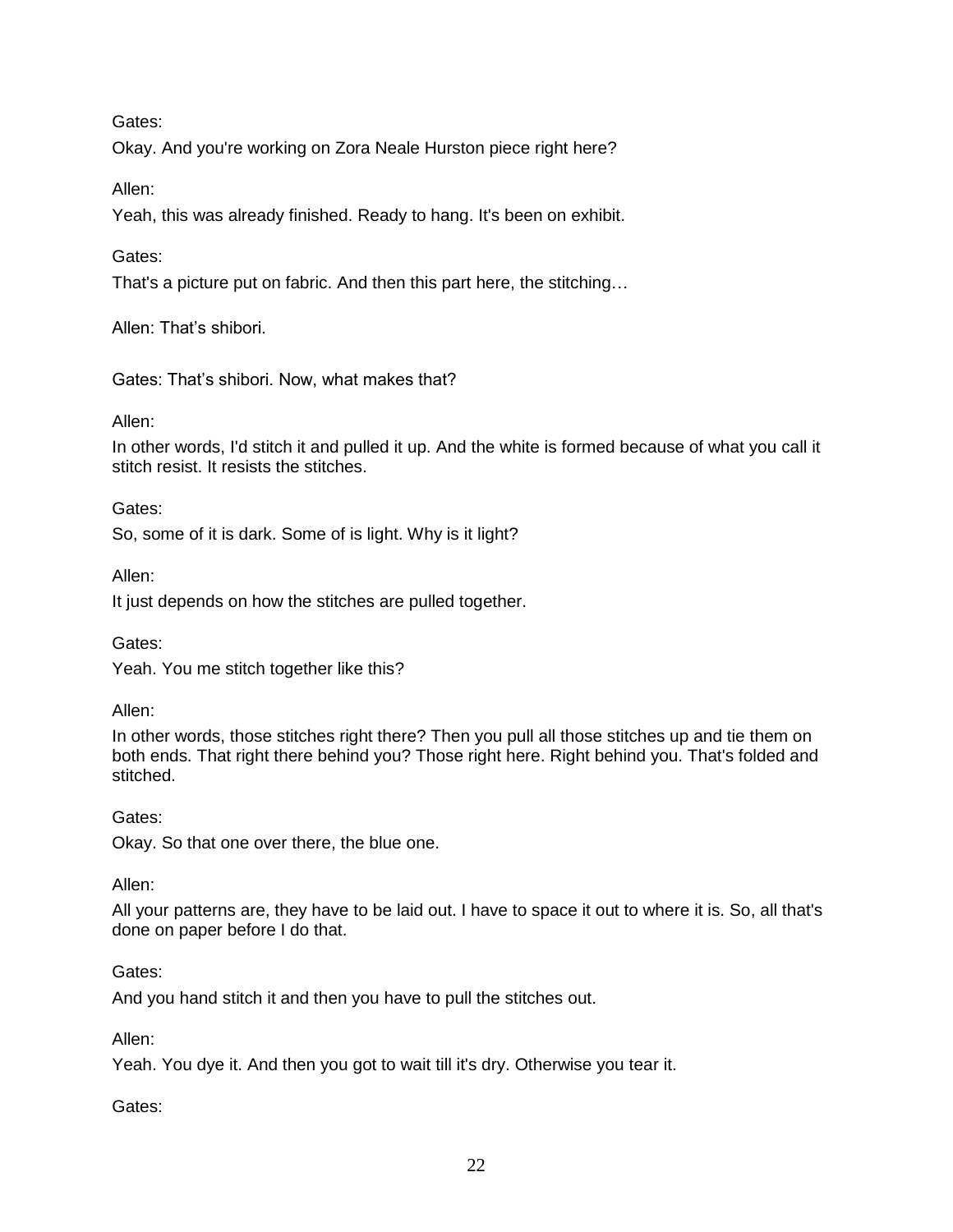So, this is Zora Neale Hurston and she was an early African-American folklorist and anthropologist. So what does the shibori part do for it?

Allen: Well, its just a border.

### Gates:

It's a border. Okay. It works really well. I mean, I like it, are you happy with it?

#### Allen:

Well, yeah, it was in a women's show at U of L. And someone made plates to go with it. It was like a dinner.

#### Gates:

Huh. Okay. And you have some sketches there of things when you start first start on things. Like that one there. Yeah. What is that?

Allen:

This was… What was a making here?

Gates:

Can you kind of hold it to the camera for a minute? Can you see it?

Allen:

This was one piece I was making.

Gates:

So, what are those numbers there?

Allen:

These numbers here. I was trying to figure out … I had to account for seam lines. Because this was a three-part. So I had to take in consideration where I had the seam. So, the seam was one inch. So, one part was 13 inches, two parts were 13 inches and one part was 14 inches.

Gates:

And where is that piece? Is it…

Allen:

I think I might have a piece here. Yeah. And this piece is a design. And like I said, I love triangles.

### Gates:

You liked triangles. Yes. Yeah. Okay. So, is this a piece here?

Allen:

That's another piece. That's what you call… That's a wrap piece.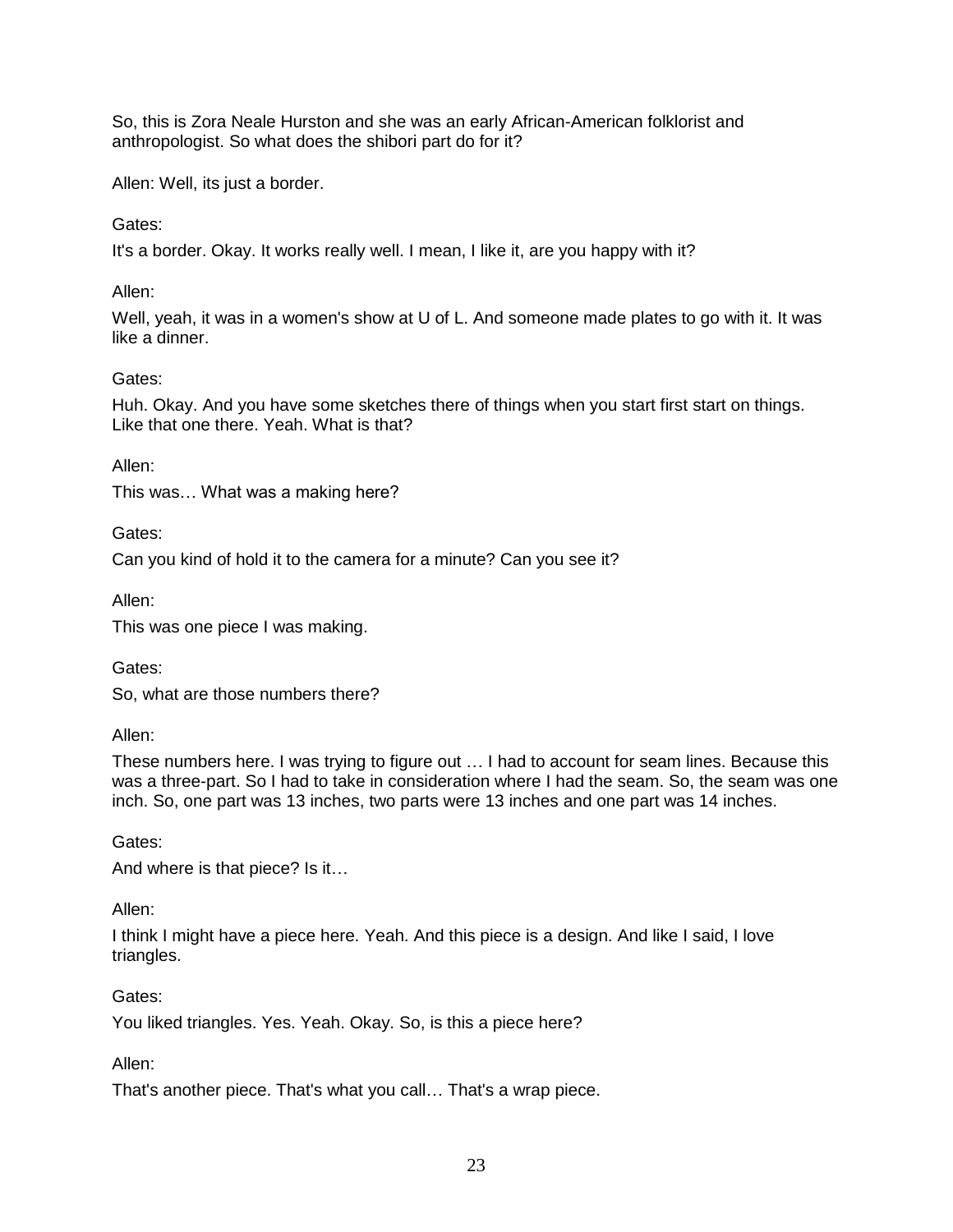Gates:

Well, you can show him the ceramics there.

Allen:

I need to put the cloth out so you can see it.

Gates:

Okay. Put these over here? On top of here?

Allen:

Yep.

Gates:

Okay. So, this little shop here has everything you need. You have a sink down the hall. What do you use the sink for?

Allen: I use the sink to dye.

Gates: And how long you've been here? 10 years, you say?

Allen:

I've been here since they opened.

Gates: So, all your fabrics are done here?

Allen: Up here or U of L.

Gates:

And your ceramics is at U of L. So, these images on here…

Allen:

So, this right here was stitched… In other words, I stitched around it. First of all, I drew the circle. Then I stitched the circle. Then I pulled the circle up. Then I wrapped the circle with thread real tight and then dyed it. And that's why you got designs.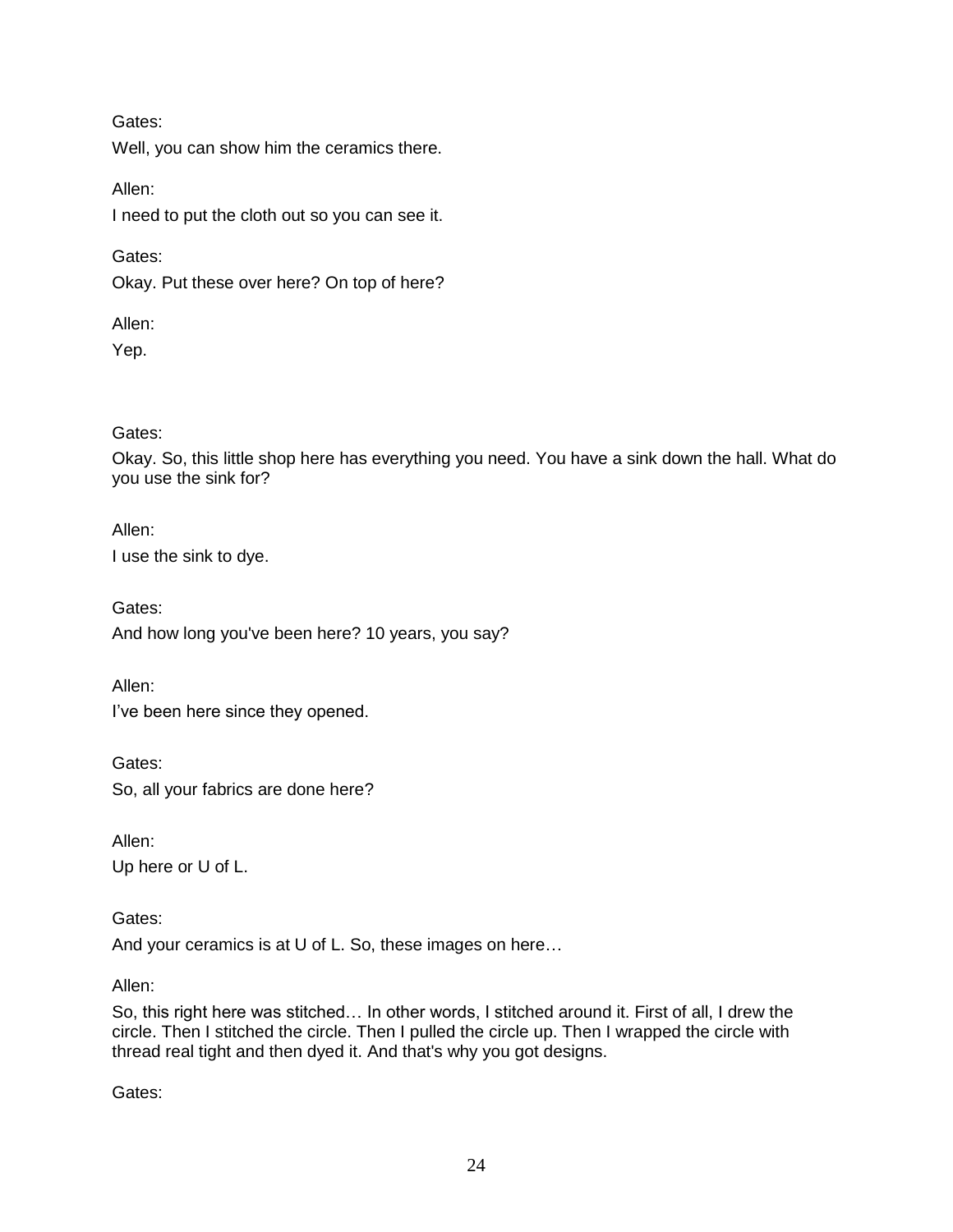So, on this cloth, he had all these done first before you dyed it.

Allen:

That's right.

# Gates:

So that goes on a couple of feet. Okay. So, you had to stitch them or something inside there. Okay. Yeah. I'll get this. Yeah. You had to stitch all these circles and then kind of tied in like that.

# Allen:

In other words, they came to a point. Then you wrapped them.

# Gates:

And then you dyed it.

# Allen:

It has to be dry before you take the stitches out, otherwise you tear the fabric.

# Gates:

Oh, okay. Do you know what you're going to get before you do it?

Allen:

No, you don't. You know what you plan, but you cannot predict what it's going to look like.

### Gates:

Then what were you planning with this?

### Allen:

I wanted the circles and I wanted the design inside of the circle. See how these patterns are? You can't decide where these are going to do.

# Gates:

Yeah. They're all different. Yeah. I mean, they almost look like animals to me or totems or people…

# Allen:

So, you have to decide when you design this, that you have half circles on either side. So everything is laid out before I do anything. Before I stitched the first thing…

### Gates:

And you have enough room in here to do all that?

Allen: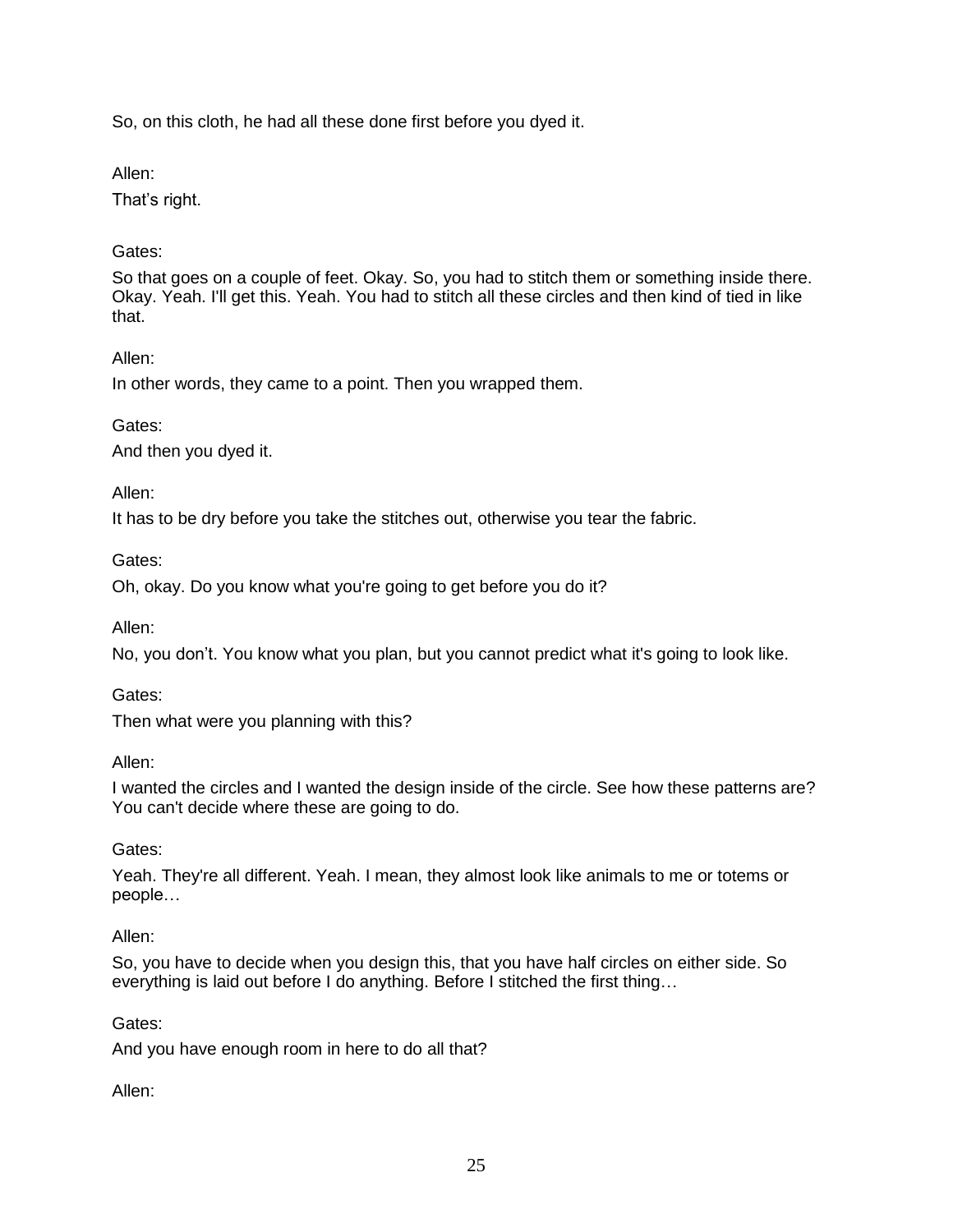Yeah, you do it all right here.

Gates:

What about this piece?

Allen:

This was a piece that was done in three pieces. And it has triangles on it.

Gates:

Well, I guess… where these already shown?

Allen:

Yes. Everything in here has been shown.

Gates: Wow. This is all stitched?

Allen:

No. These are two different techniques on here. This technique on here, on this one, you put it on one of those plastic poles back there. PVC pipe. I'll give you a smaller one.

Gates:

That was a small piece that went down to the bottom there. Sorry. Well as a PVC pipe.

Allen:

In other words, you wrap the fabric around the PVC pipe and then you crunch it … your pipe might be as tall as that board and then you push it down.

Gates: Into the pipe?

Allen: No, outside the pipe, you push it outside the pipe.

Gates: Kind of like that?

Allen: Yes. And you push it down and then you wrap that.

Gates: And so you didn't stitch this?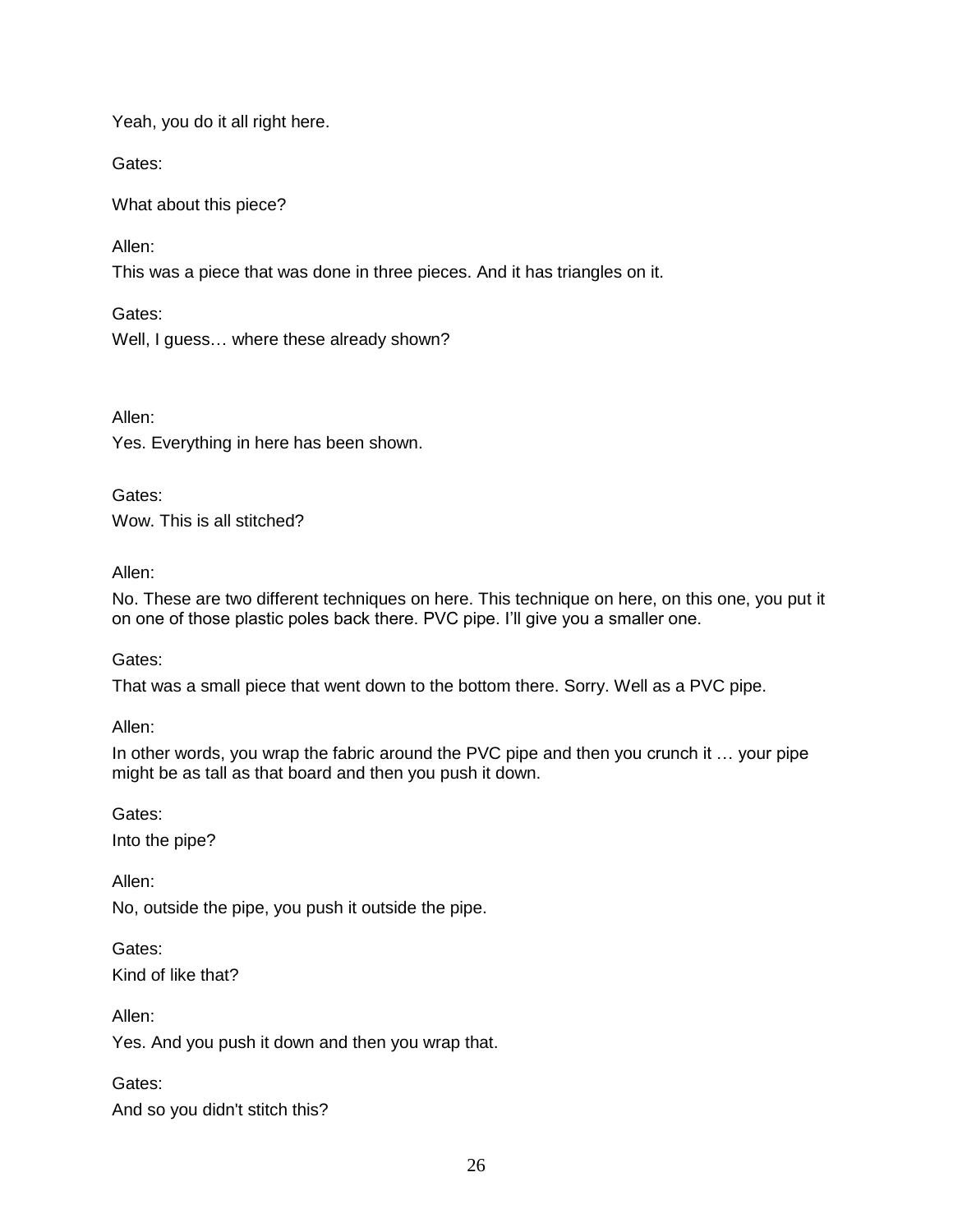These are three pieces.

Gates:

Oh okay. I see they are sewed together.

Allen:

That's what I'm saying is that you have to consider… See, and this is all hand sewn.

Gates:

So, do you have a name for this?

Allen:

No, I don't name anything.

Gates:

Why?

Allen:

I don't name anything. It's all Untitled. Yeah. But this, and then I had to decide where these were supposed to be. Because I want everything centered. How many inches from the top? From the bottom.

Gates:

So, in your mind, did you see this before you started?

Allen:

Yeah I saw it because I had to draw it out on paper first.

Gates: That's beautiful. Was this shown at an exhibit?

Allen:

It's been shown a couple of times.

Gates:

But no title on it. When you do these kinds of things to do series too?

Allen:

Actually this is a continuation of a series. Diamonds are something that I like.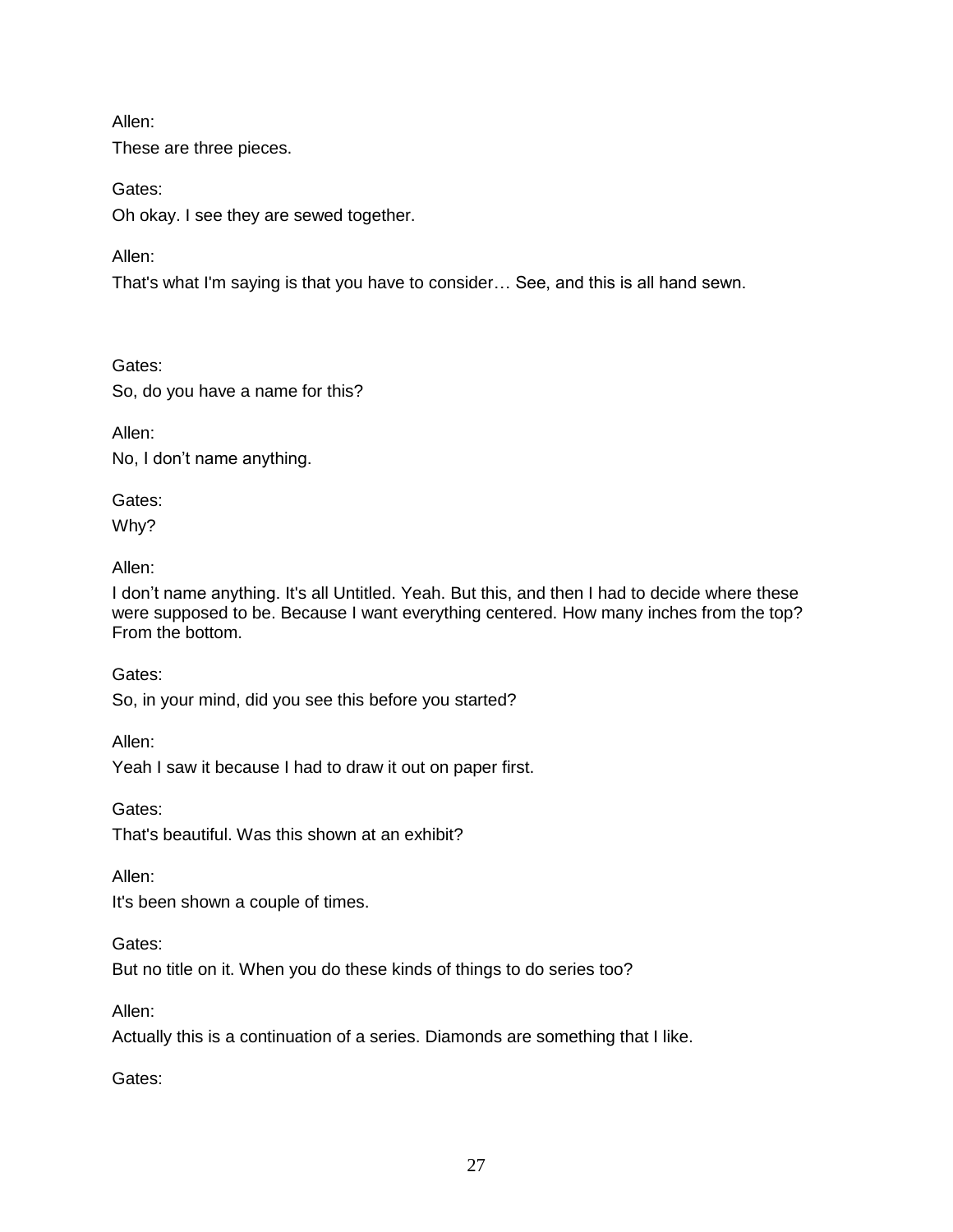It looks very tribal. It looks like a leopard skin or something. I mean, all artists are trying to communicate something through their art. What are you trying to say?

Allen:

I just like to see the beauty in it, you know, the aesthetic beauty. What do you see? In other words, you see a triangle. This is the diamond, but it takes two triangles to make a diamond.

Gates:

Yeah. All these little marks. And that's because you crunched it up?

Allen:

No, this is a stitch. Each of these are stitches.

Gates:

So, you stitched like that?

Allen:

Yeah. You make straight lines straight lines. So you have to see how the dots come right here. So you stitch across.

Gates:

Well.

Allen:

That's it. Do you want to see that red piece over there?

Gates: This red piece here?

Allen: That's another big diamond.

Gates: That's on a pipe. Isn't it?

Allen: Yeah, that's on a PVC pipe.

Gates: That's just to hold it together?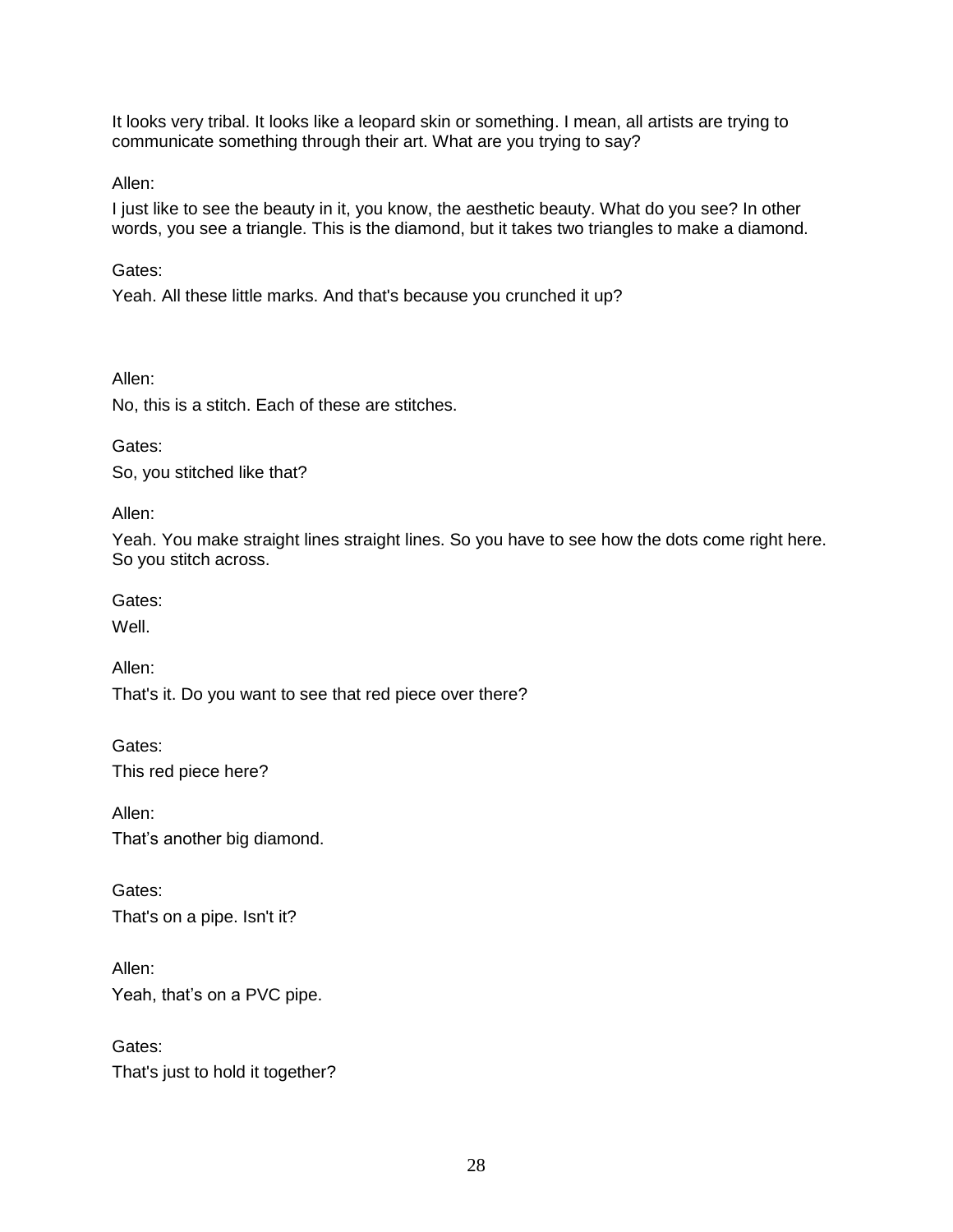Let's put it that way. Let this fall down a little bit.

Gates:

Now this is all stitched too? And that's called the…

Allen: Shibori. Stitch resist.

Gates: Who does that in Japan?

Allen: That's a Japanese technique.

Gates:

Is it a woman or a man thing? Or is it anybody?

Allen:

Women do it now, but it might've been a man's thing.

Gates: So who introduced you to that?

### Allen:

I was introduced to this in the fiber class with Lyda Garden at U of L. And there was a young lady there named Amy Jacobs. She had done it and I decided I wanted to do, but she did small pieces, but I prefer the long pieces.

### Gates:

I mean, to me, being an outsider in this and not knowing much, these three designs that I just saw looked African to me.

Allen:

Yeah. But, like I say, I think about them as a math thing not as a cultural thing at all.

Gates:

Not a cultural thing at all. No, there's no African ideas?

Allen:

No. I don't, I don't think that no.

### Gates:

That's interesting that I see that you are not even trying to show that. It's just what you're drawn to. But that's technique is not always in diamond.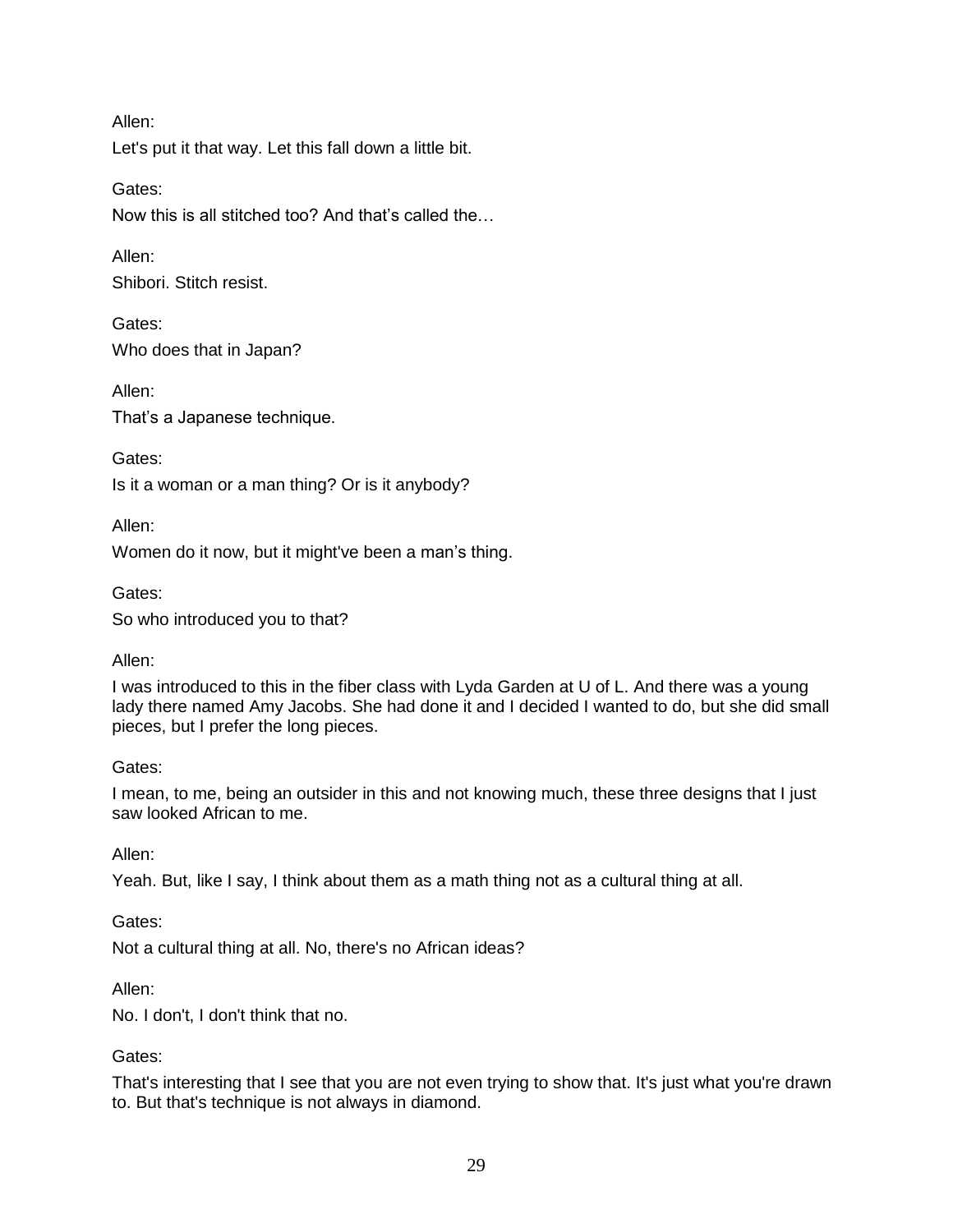No, that's right. Yeah. But, but, but, but most of my work, diamonds and triangles, you know, or squares, circles, curves.

Gates:

Did you ever show any of your work to your old bosses down at the distillery?

Allen:

Yeah, they've seen my work.

Gates: What did they think?

Allen:

Well, they all liked it.

Gates: Did they try to make you do bottles of bourbon or anything? (Laughs)

Allen:

No, no, no. Not at all. Everything is based off of this., This is the primary technique.

Gates:

Can we look at your pots a little bit, real quick?

Allen:

This is a stencil. Quite a few things in here. Let me take this out.

Gates: So these are pieces…

Allen: Now, this was quilted.

Gates:

Quilted? Okay. It looks like x-rays or something to me.

Allen:

But this is another piece. Let me pull this one out. And that's got beads on it.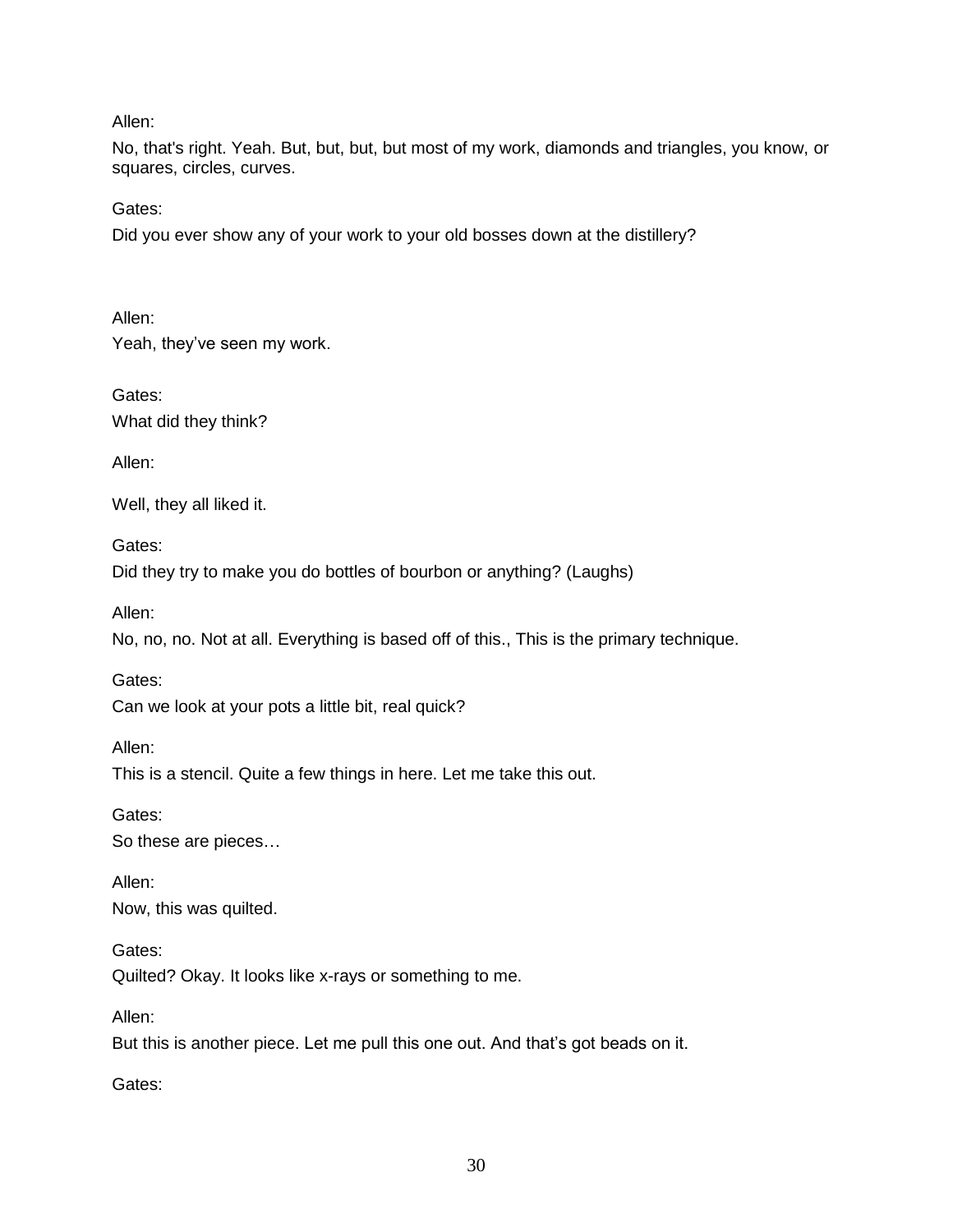Oh, it's got beads in the middle there. Yeah. And the triangles there. Okay.

Allen:

The main thing is all the triangles.

Gates: It's beautiful. Can I show a couple pots, real quick? Teapots?

Allen: I only got one teapot.

Gates:

Oh! That's all your stuff there too? Those aren't teapots…

Allen:

No, these are just… In fact, my thesis show was all those kind of pots.

Gates:

Oh, square pots. Or rectangles, I guess. Now, here's one of your teapots.

Allen:

This was from my thesis show.

Gates: So, it's not only the pieces, but how you display them.

Allen: And these were all on the floor and I do not have digital images of these.

Gates: Is that a picture of them?

Allen: This is a picture of them.

Gates: It almost looks like a painting of them.

Allen:

These are 4 by 8 boards, painted black. And these are stenciled wall pieces, see right here?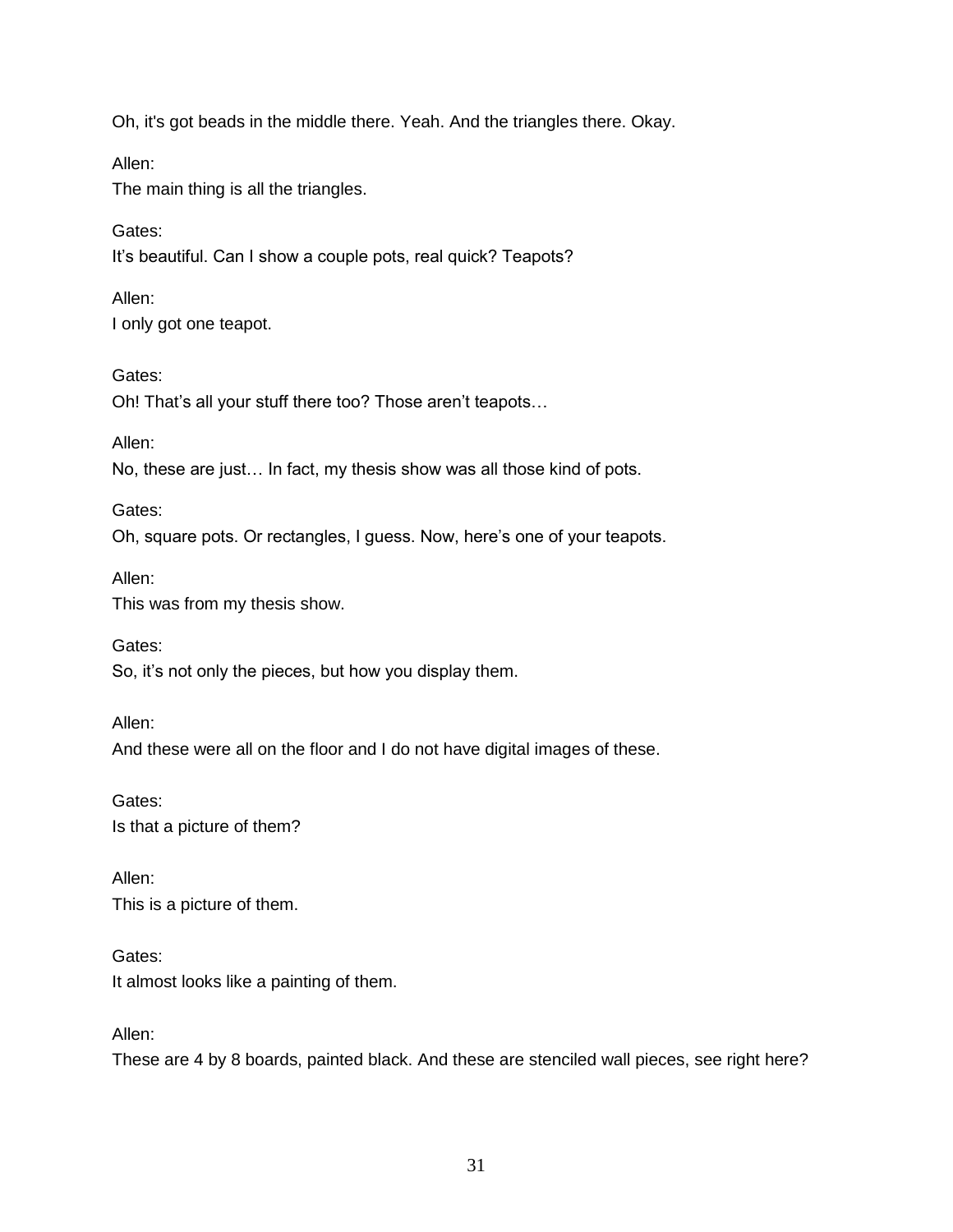Gates: Beautiful.

Allen: That's just a sponge right there.

Gates: Well, I think this is good. Thank you for letting us in here.

Allen: Okay, and I have this little beaded piece, if you want to do that one.

Gates: That's all beads?

Allen: That's all beads.

Gates: How many of those did you do?

Allen: I only did one of those. That took forever to do that one. It was 17…

Gates: 17 by 17 inches.

Allen: It's on ultra-suede.

Gates: Wow.

Allen: So you see, everything has got a geometric pattern.

Tape cuts.